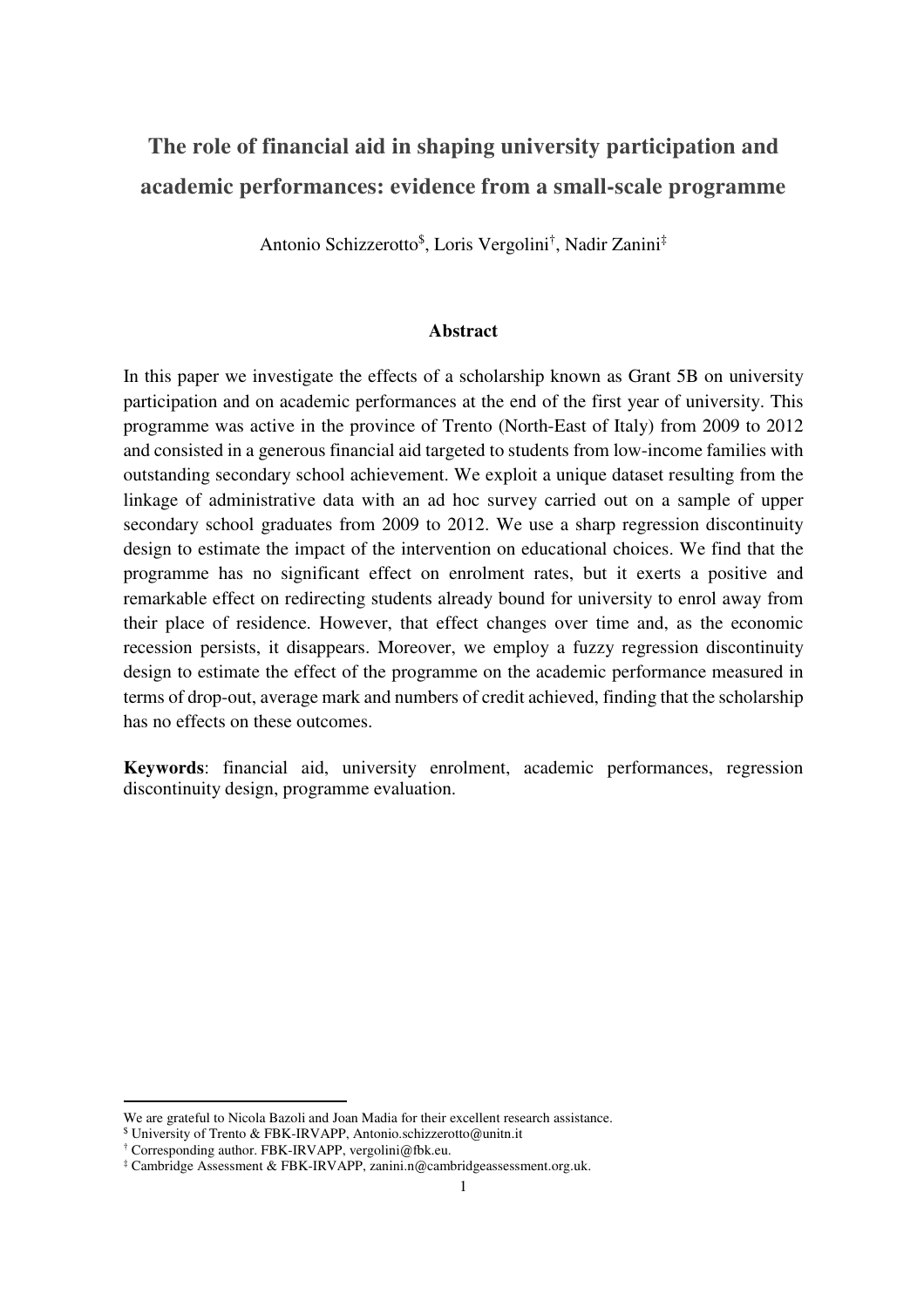## **1. Introduction**

The provision of financial aid to encourage the progression to higher education (HE henceforth) of young people from disadvantaged backgrounds is a major component of education policies of governments in many advanced countries. It has been found that the share of university graduates influence positively the economic development of a country (OECD 2008, Hanushek and Wössman 2010) and that, at the individual level, a university degree can result in better outcomes with regards to labour market and social outcomes, such as volunteering, trust and health (OECD 2014). The underlying idea of programmes providing financial aid to foster HE participation is that university enrolment and academic performances are heavily influenced by liquidity constraints connected to the costs of university attendance, in both a direct (e.g. tuition fees, accommodation, school equipment) and indirect (e.g. the renounce of a labour income) way. Hence, with the reduction of these costs through the provisions of scholarships, students will be more likely to enrol at the university and to pass more time studying. However, the empirical literature on the effects of financial aid on HE participation has not been able so far to provide uncontroversial results on its effectiveness (for a recent literature review, see Dynarski and Scott-Clayton 2013).

In this paper, we illustrate the main empirical results of a research project aimed at evaluating the effectiveness of a grant provision, named Grant 5B, implemented in the province of Trento – an area in the North-East of Italy – from 2009 to 2012. Our aim is threefold: first, we provide an evaluation of the programme in order to draw some policy recommendations to improve the effectiveness of the intervention. Second, we contribute to the literature on the role of liquidity constraints on university participation, with a special focus on the four-year period of Great Recession. Third, we evaluate the role of Grant 5B in shaping academic performances at the end of the first year of university.

The university participation of the first cohort of students awarded with the Grant 5B has been previously assessed. The Grant has proven not effective on the enrolment probability (Covizzi et al. 2012), but has exerted a positive and quite large effect on other choices related to HE participation, such the location of the HE institution and the field of study (Vergolini and Zanini 2013, 2015). Those studies focussed on one cohort of students and therefore they relied on samples appropriate only to retrieve average effects, but not sufficiently large to study their heterogeneity across subgroups of students. The current availability of data from four cohorts of students allowed us to analyse the heterogeneity of the effects according to social origins and therefore to understand whether the programme had been able to reduce social inequalities among students from different backgrounds. Furthermore, this paper adds from the previous studies as it investigates whether, and to what extent, the effects of the Grant 5B varies over a four-years period of prolonged recession (2009-2012). Therefore, our paper could shed light on the interplay between liquidity constraints,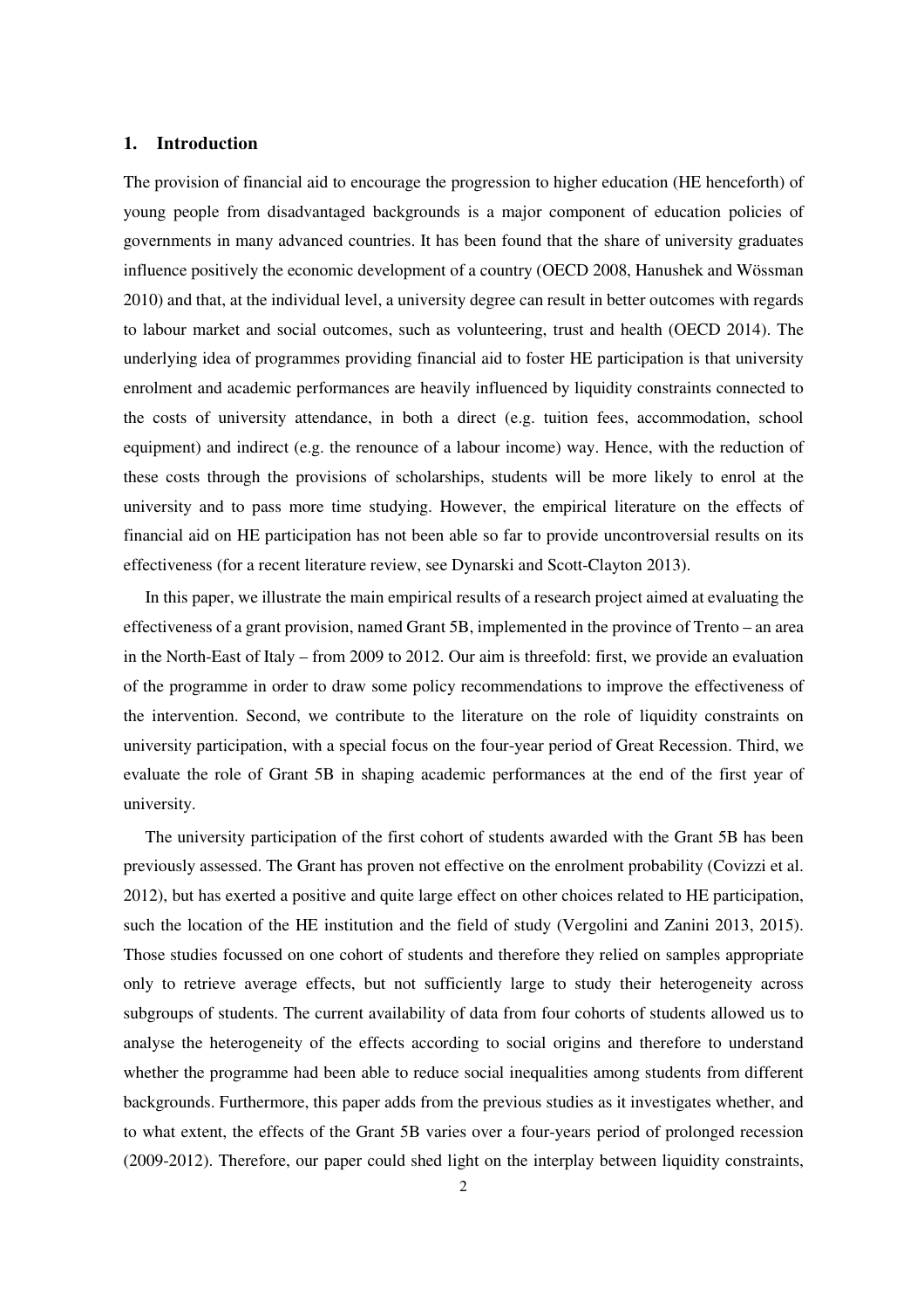financial aids and HE choices of students from different backgrounds and how these are affected by the conjunctural cycle. Moreover, with this data it is also possible to evaluate the effects of the Grant 5B on the academic performance at the end of the first year of university. In this way, it is also possible test the efficacy of economic incentives on drop-out, marks and credits.

The remainder of the paper is organised as follows. Section 2 describes the main characteristics of the programme and supplies some information on the Italian educational system. Section 3 reports the results from previous studied about the role of financial aid and highlights the main research questions. Section 4 is devoted to the description of the data and to the evaluation strategy. Section 5 reports the main findings. Finally, section 6 draws some conclusive remarks and policy implications.

## **2. The Italian education system and the Grant 5B programme**

The Italian education system is organised into three steps<sup>1</sup>: primary, secondary and tertiary. In the 1960s the Italian educational system was reformed in a more egalitarian fashion by widening the university access to students with technical and vocational secondary qualifications. Therefore, the only constraint that students face in the access to university is the so-called *Esame di maturità*, the final examination that students have to take to complete upper-secondary school. The examination is graded and the marks range between 60 and 100. Even if access to university is open to students coming from both academic, technical and vocational secondary tracks, a set of upper secondary schools (*licei*) is specifically conceived to prepare students for university. The HE system is mainly based on public universities, which award degrees with the same legal value. This implies that, in particular for the competitive public-sector entrance examinations, what really matters is the attainment of a degree and not the prestige of the university attended.

For what concerns financial aids in Italy, the main national programme for facilitating university participation is the so called *Diritto allo studio* ('Right to study') that is regulated at national level and administered by the universities and financed by local authorities. It covers direct costs (tuition, accommodation and living allowance), and students can access to it according to family income and academic performance. In addition to the national scheme, there are a few small programmes funded by local governments or by private foundations that offer further monetary aids.

Since the 2009/2010 academic year, the local government of the Province of Trento introduced the Grant 5B, a merit-based financial aid for students from low-income families. The aim of the policy maker was to increase university enrolment and reducing inequalities among social classes.

 $\overline{a}$ 

<sup>&</sup>lt;sup>1</sup> For a deep description of the Italian education system and its main changes see Schizzerotto and Barone (2006) and the Eurydice site (https://webgate.ec.europa.eu/fpfis/mwikis/eurydice/index.php/Italy:Overview).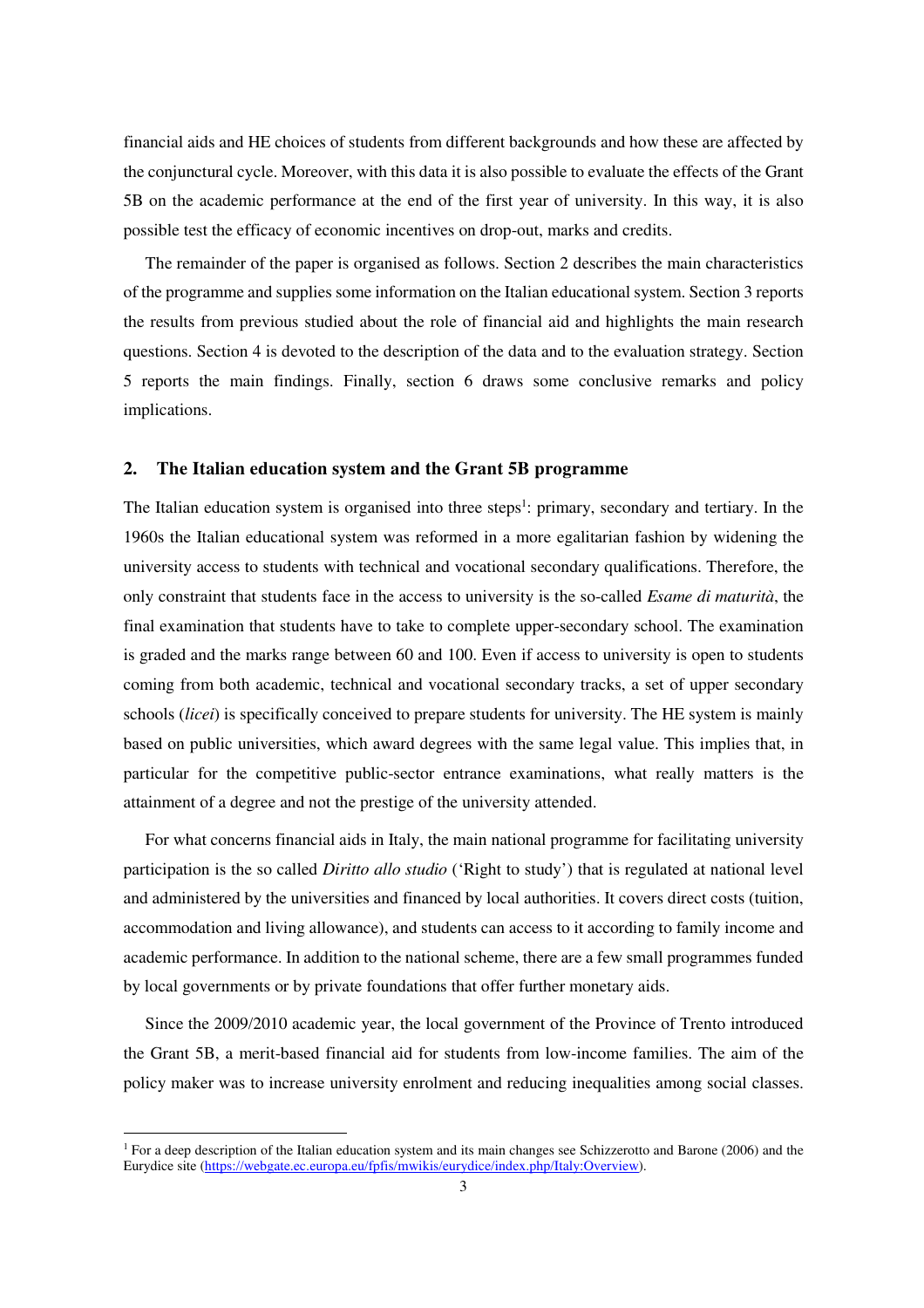Grant 5B covers the indirect costs connected with the participation to HE, while the direct costs are covered by *Diritto allo studio*. The novelty of Grant 5B is that it works as a generous top-up of the national schemes and thus it provides a remarkable reduction of the educational costs. In order to attract applications, the programme was widely advertised on the local media before the end of the school year.

The target population comprises students resident in the Province of Trento for at least three years who have successfully completed the last year of secondary school, obtaining a final mark above 93/100, and whose family equivalent income is below  $\epsilon$  30,000.<sup>2</sup> The amount of the benefit varies according to the family income and the geographic location of the university chosen. In principle, students enrolling at universities located within the Province of Trento are entitled to financial aid ranging from  $\epsilon$  1,200 to  $\epsilon$  4,800 per year. Differently, students enrolling at universities outside the province receive grants that range from  $\epsilon$  1,800 to  $\epsilon$  6,000 per year according to family income. Overall, the majority of Grant 5B recipients receive an amount larger than  $\epsilon$  4,800 per year, which corresponds to a monthly grant of about  $\epsilon$  400–500.

Beneficiaries must fulfil the eligibility criteria for renewal at the beginning of each academic year both in terms of family income criterion and the merit condition required. Specifically, to obtain the renewal of the grant, students must achieve at least 83% of the total amount of credits required.

## **3. Previous studies and theoretical framework**

#### *3.1.Previous studies*

 $\overline{a}$ 

Previous studies on the effects of financial aids on enrolment show controversial results. Yet, they are not completely comparable in terms of both the context in which programmes have been implemented and the eligibility rules adopted. It should be noted that the latter has a key role in the design of this kind of programmes, as the eligibility criteria may have relevant consequences in terms of social inequalities. Grants based only on merit tend to favour well off students due to the strong correlation between social origins and educational attainment (Orfield 2002). On the other side, if based only on the financial need, the risk is that the applicants exploits the financial aid to enrol at the university even if they do not have enough motivations and skills to obtain a degree. Moreover, the comparison between different studies is complicated by the fact that the costs of HE vary a lot across countries. Furthermore, it should be considered that HE attendance can be supported through different kind of incentives such as tuition cuts, asset building, loans or monetary transfers. However,

<sup>2</sup> This predetermined threshold is measured by an *ad hoc* index called Icef (Household Economic Condition Index) which summarizes the incomes and assets of each family using a scale of equivalence similar to the OECD one.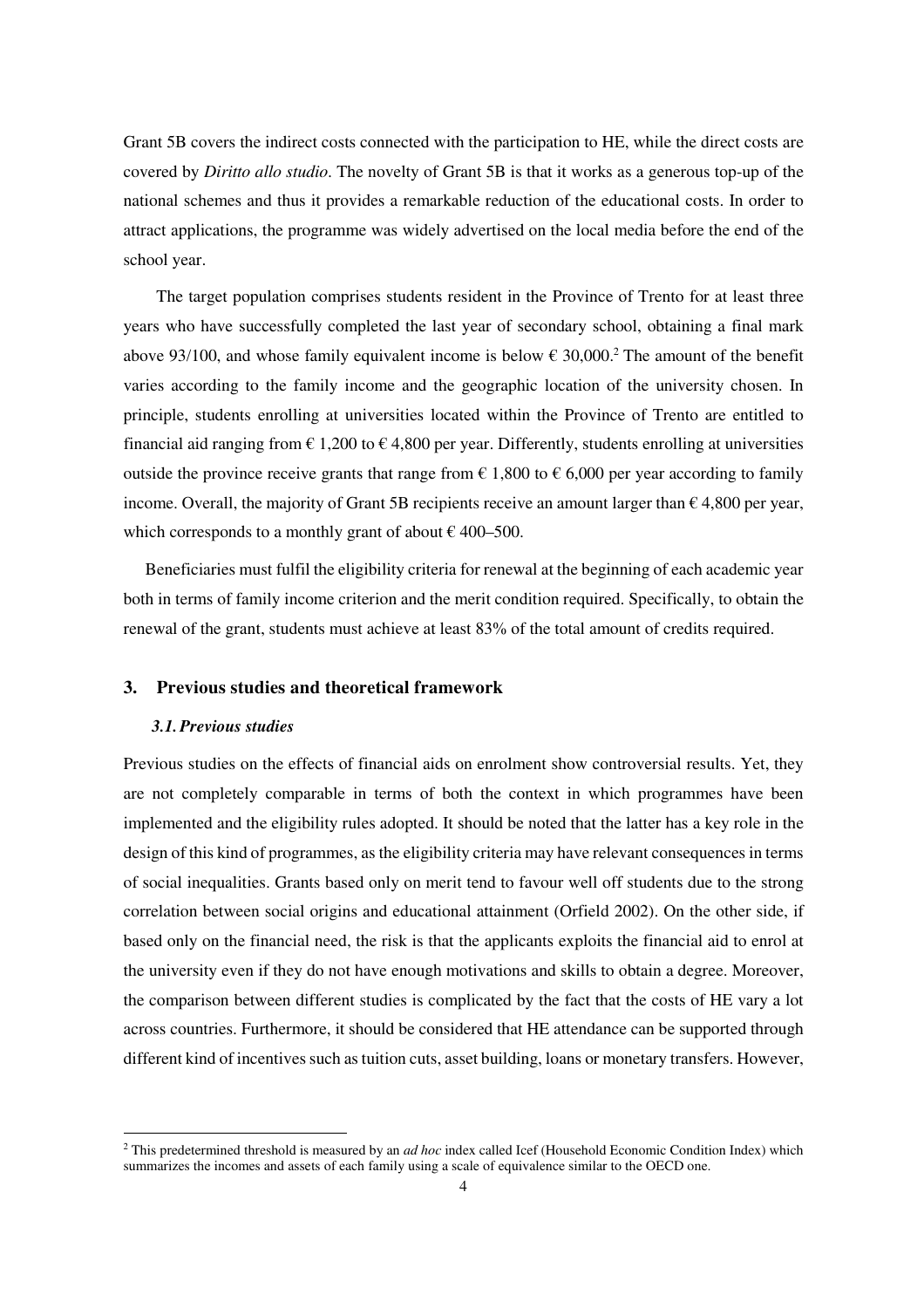the common aim of all these programmes is to provide financial incentives in order to reduce (or postpone in the case of loans) the educational costs.

For example, in the United States, the Georgia's HOPE programme (Helping Outstanding Students Educationally) is based only on merit, while the federal Pell Grant and the Social Security Student Benefit Programme consider only financial need. Dynarski (2000) and Cornwell et al. (2006) show that HOPE produces a significant increase in the HE attendance, while Hansen (1983) and Kane (1994, 1995) find no significant effects for the Pell Grant. At the same time, Manski and Wise (1983) and Seftor and Turner (2002) find a significant effect of the Pell Grant. Moreover, Dynarski (2003) finds significant effects for the Social Security Student Benefit Programme that was addressed to children of deceased or retired social security beneficiaries and the composition of this group resembles the one who usually apply for need-based programme.

Contrasting results are found also in Europe where the cost of attending university is substantially lower. Lauer (2002) and Stenier and Wrohlich (2008) find that the monetary benefits supplied by the BAfoeG (*Berufsausbildungsfoerderungsgesetz*) programme raise the enrolment rates of German students, as well as similar programs in Sweden and Denmark (Fredriksson (1997); Nielsen et al. (2010), respectively). The effectiveness of BAfoeG is not so clear because Baumgartner and Steiner (2006) find non-significant effects of that programme on the student decision of attending university.

On the other side, there are only few studies that try to assess the impact of public support on academic performance. More precisely, Leuven et al. (2003), analysing the case of the University of Amsterdam, find no effects of financial aids in the number of the collected credits and in the dropout rate. On the contrary, Belot et al. (2007) exploit a major reform in the Dutch higher education system in order to identify the effect of student support on academic performance and students' time allocation. They find that there is a small positive effect on the marks (about 0.13 points on a ten point scale), but drop-out and time allocation of students (hours spent on study and work, and incidence of jobs on the side) remain basically unchanged. With reference to the US case, Bettinger (2004) stress that in Ohio a programme of means-tested financial assistance exerts a remarkable reduction (about 9% points) in the drop-out rate. Dynarski (2005), using data from thirteen US states, finds that merit programmes increase college completion by 3 to 4 percentage points. This result is quite remarkable, because the share of the affected population with a college degree is about 26%. Cornwell at al. (2003) analyse the case of HOPE programme in Georgia (US) and they find that the shift from need- to merit-based aid increase the probability to withdraw and reduce the average completed credits. Richburg-Hayes et al. (2009) analyse a programme implemented in New Orleans area showing how financial aid increase the number of credits earned and increase the persistence in the university. A similar result has been found also by Miller at al. (2011) who show some preliminary results from a new programme established by the University of New Mexico. More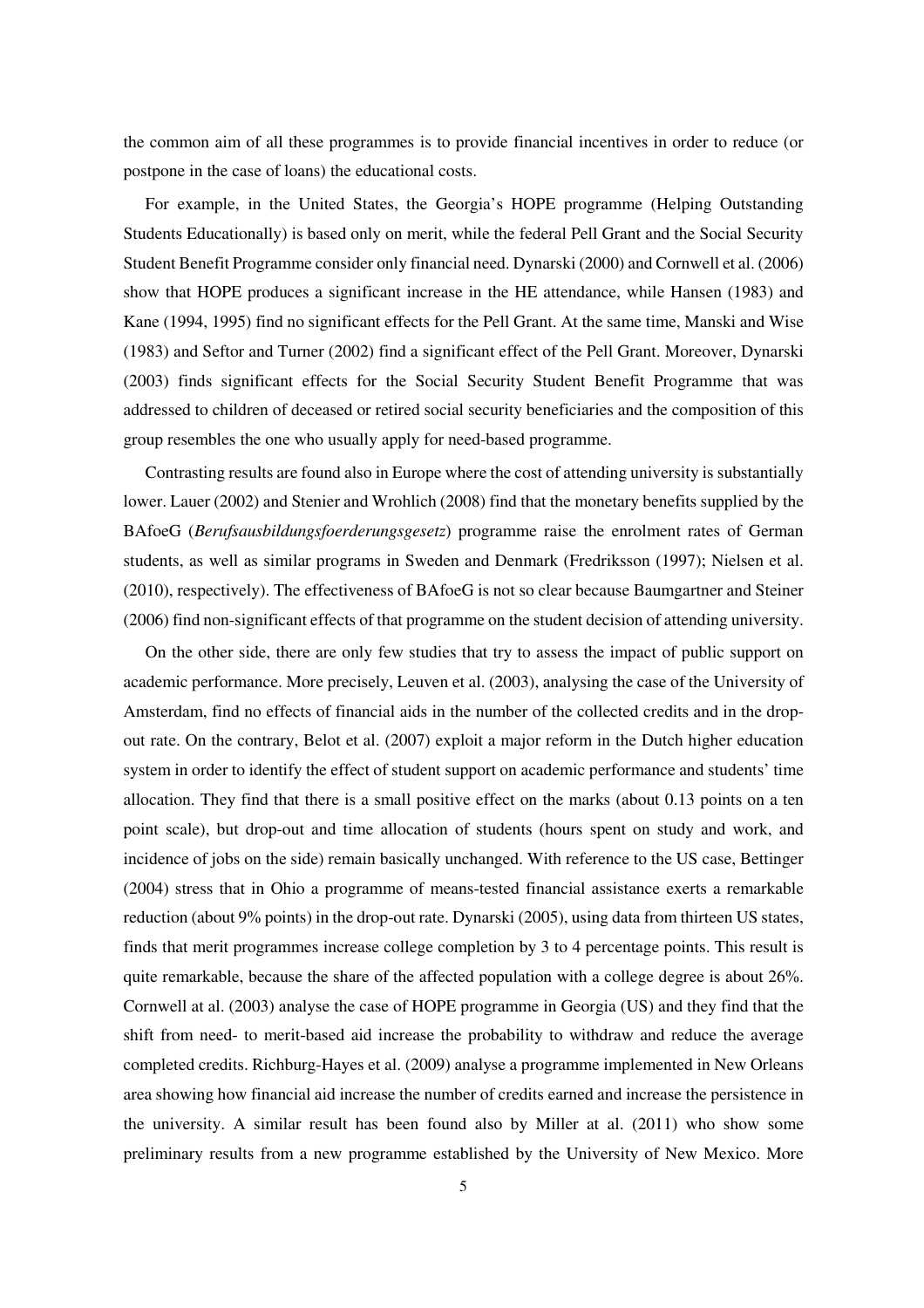precisely, they find that the intervention encouraged students to earn more credit, they are 8.8 percentage points more likely to have gained 30 or more credits by the end of the first year. Eventually, Scott-Clayton (2011), using data from West Virginia, stresses how financial aids can have a slightly effect also on the average mark, but she does not find any influence on drop-out rate. Analysing the Canadian case Angrist et al. (2009) find sizeable effects only for women who were offered of both financial incentives and students services.

In Italy, there are few studies about the effectiveness of financial aid. Garibaldi et al. (2011) find that the time to complete a degree is affected by tuition fees reduction in an Italian private higher institution. Mealli and Rampichini (2012), analysing data from four big universities (Catania, Milan, Padua and Salerno), show that Italian university grants have a positive role in reducing drop-out from higher education. For what concern local programmes<sup>3</sup>, Covizzi et al. (2012) and Vergolini and Zanini (2015) find that the Grant 5B does not have any effects on enrolment, but it exerts a remarkable influence in enrolling in a university away from the Trento.

#### *3.2.Theoretical framework*

 $\overline{a}$ 

From a theoretical point of view, financial aid policies rely on the idea that the role of students' family income and social origins is crucial for their transition to HE and also for their academic performances. Indeed, several studies point out that there is a direct influence of family income on school attainment (Mayer 1997, Hobcraft 1998, Levy and Duncan 2000, Gregg and Machin 2001, Huston et al. 2001, Clark-Kaufman et al. 2003). Students and their families have to face several direct and indirect costs if they want to enrol at the university and these costs are less affordable for people from lower social strata. This means that they have a liquidity constraint problem and, therefore, a generous grant could foster HE participation by reducing major costs.

Another approach suggests that social origins shape both ability and expectations of children (Cameron and Heckman 2001, Carneiro and Heckman 2002). Hence, students from disadvantaged background do not enrol for a lack in abilities and motivations, while the role of liquidity constraints is marginal. This research strand suggests that public spending on financial aid is a waste of money and that it will be more valuable to intervene on children motivations and competencies during their school career, when they are very young. Indeed, cognitive abilities are formed very early in life and it is more difficult to intervene as children grow up (Cunha and Heckman 2009).

The above argumentations may be better understood once integrated in the frame of primary and secondary effects developed by Boudon (1974). Primary effects regard the association between pupil's social origins and their academic performances. Secondary effects are expressed by the

<sup>&</sup>lt;sup>3</sup> Other studies find positive effects of financial aids on academic performances at the local level (Graziosi 2012, De Paola et al. 2012, Rattini 2014).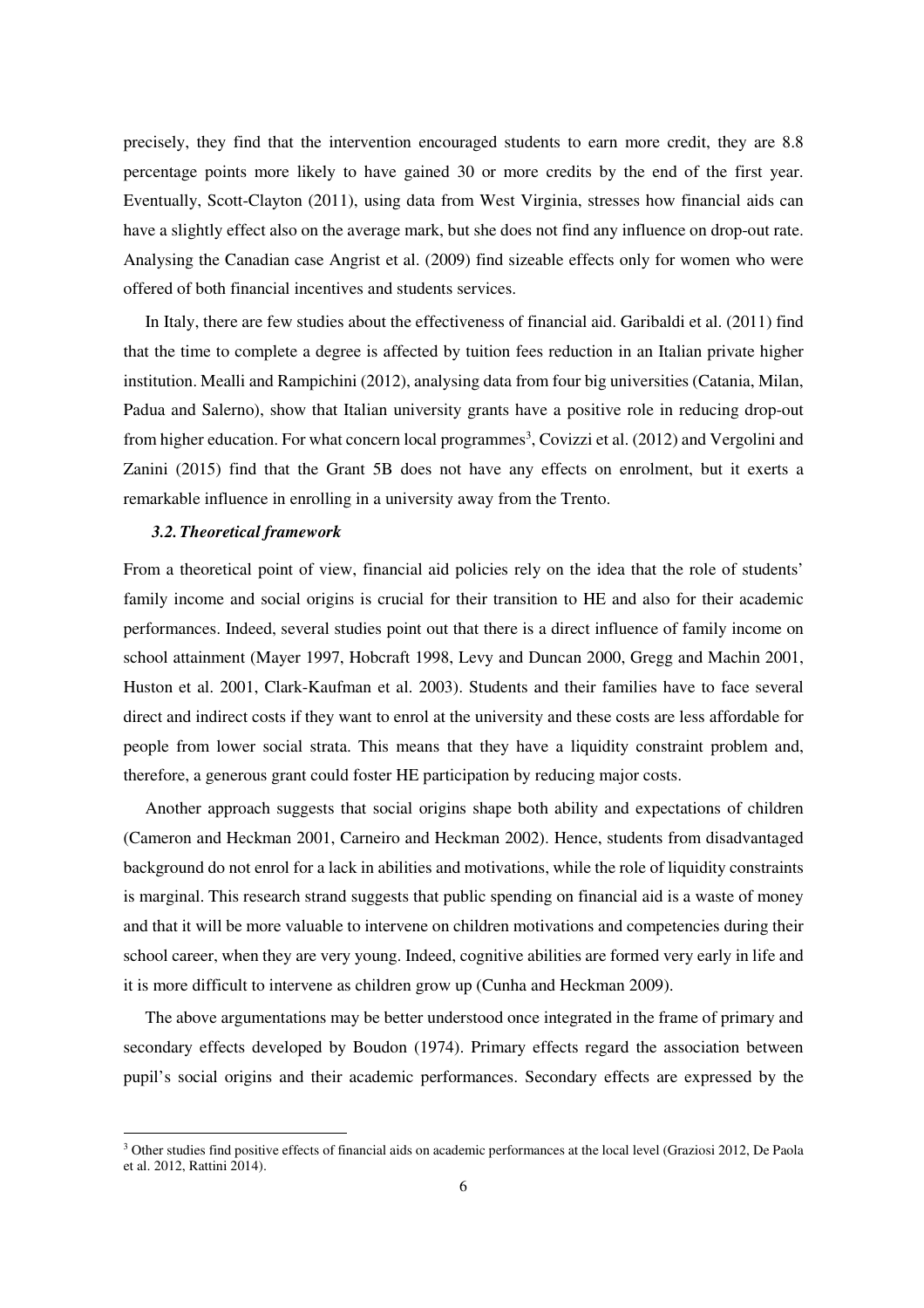educational choices that students from different socio-economic backgrounds make at net of performances. Following Erikson et al. (2005) and Jackson (2013), we represent the interplay between primary and secondary effects using a graph (figure 1). The primary effects are represented by the line that connects social origins with school career (b), while the secondary effects are the direct link between social origins and university choices (a). Obviously, social origins have also an indirect effect on university choices via previous school career (b\*d). In this setting, we consider as university choices both enrolment and the choice of the field of study. In fact, social inequalities can appear in their vertical (enrolment) or horizontal (field of study) dimension.

At the same time, social origins exert a direct effect on academic performances (c). In fact, students with affluent parents could spent their time in studying instead in working or children with well educated parents can have a best knowledge of the university system. At the same time social origins could affect the academic performances through their effect on school career (b\*e) or via the choice of the field of study  $(a*f)$ . In the first case, the better performances of well off students occur through primary effects, while in the latter individual from advantage social backgrounds may choose the most appropriate field of study not having to face any liquidity constrains. This means that they can choose the faculty they prefer even if this means a relocation to another city with a huge increase in costs. At the same time, having parents with university degrees means that they can also supply a set of useful information about costs and returns connected with the different fields of study facilitating in this way the choice of their children.

Given this rough representation of the relationship between social origins, performance and enrolment, the programmes based on financial aids wish to have an impact above all on the (a) and (c) links, thus reducing direct and indirect costs connected to HE participation and furnishing a direct incentive to invest more time in studying once enrolled. In the latter case, relying on economic theory, it is possible to suppose that monetary aid should act as incentives promoting effort and scholastic performance (Lazear 2000). In this sense, the economic reward works as a positive reinforce for the desired behaviour. As a consequence this kind of programmes should change recipients' time allocation. It may be the case that, the monetary transfer save them from financing their studies through occasional or part-time jobs, spending more time on their coursework. Hence, they could achieve better results at university: reduce the risk of drop-out, improve their marks and the number of gained credits as well as accelerate the progress towards college completion. Moreover, as stressed in the previous section, the renewal of Grant 5B is based only on the number of the achieved credit. As a consequence, given the renewal constrains, Grant 5B will exert a positive effect on number of credits achieved, but a null or negative effect on the average mark.

At the same time, a generous scholarship could also influence the choice of the field of study and the university location, pushing students in enrolling in faculty not present in the closest university. Hence, the grant may also supplies a match between liquidity constrain and preferences and this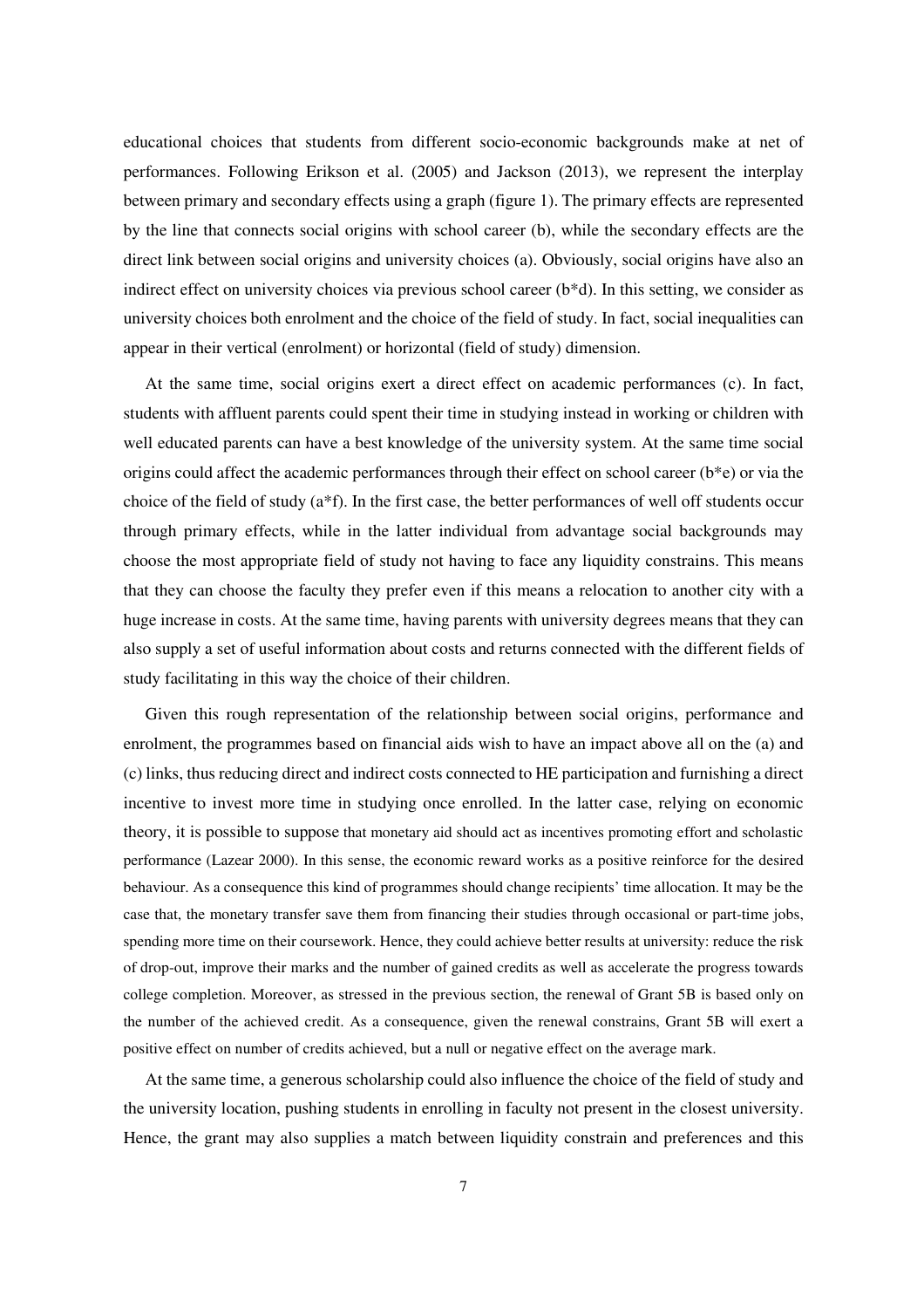matching could affect also academic performances (a\*f). In fact, student who have the chance to enrol in the preferred faculty, will be more motivated and this higher motivation could be mirrored in higher marks and credits and in a lower drop-out risk.



**Figure 1**. Graphical representation of the interplay between the various dimensions affecting university choice and performances.

On the other side, the Heckman approach suggests to improve enrolment reducing the connection between social origins and performances. The idea is that early interventions targeted to disadvantaged children can have higher returns than late interventions (Heckman 2006, Neugebauer and Schindler 2012). Since both approaches are plausible, policy makers should act on both primary and secondary effects if they want to enhance university enrolment. The problem arises in a world of limited or scarce resources in which there is not enough money to implement a wide range of educational policies, especially as it happens in times of recession. In a situation like this, it is crucial to know which of the two effects is more relevant for the reproduction of inequalities. For what concerns Italy, Contini and Scagni (2013: 176) conclude that social-origin inequalities can largely be attributed to secondary effects. On this point, Jackson and Jonsson (2013) argue that a promising approach is the manipulation of financial costs together with persuasive guidance programmes addressed to both students and their families.

Our goal is to study the effects of a specific grant introduced at local level that aims to increase university enrolment, academic performances and to reduce social inequalities by manipulating financial costs, *i.e.* it acts on the (a) and (c) arrows in figure 1. Our main contribution to the existing literature is to provide empirical evidence on how liquidity constraints affect university participation and academic performances. Moreover, we look the variation of the effects of the scholarship over time and for specific subgroups of students.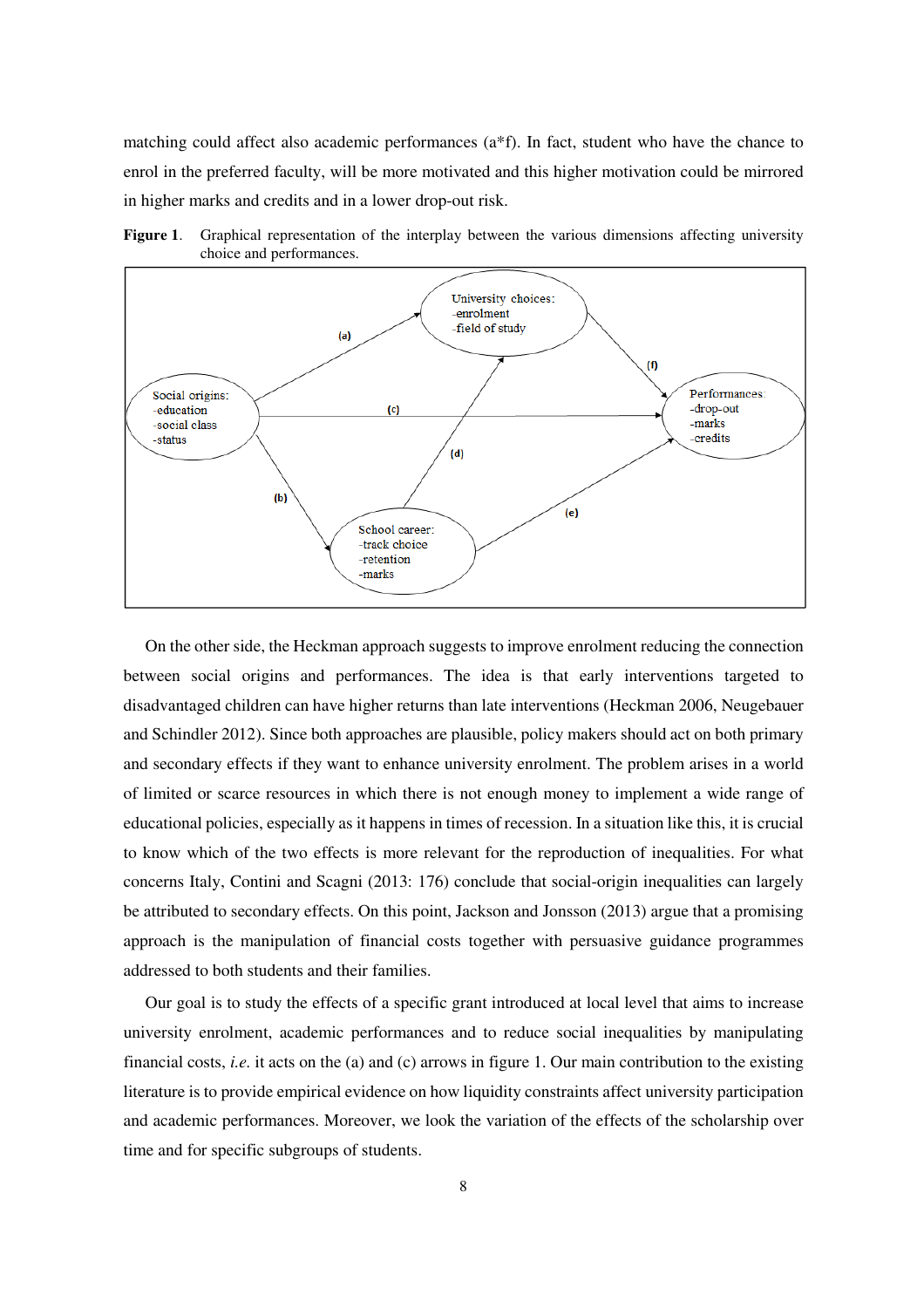## **4. Data, descriptive statistics and identification strategy**

#### *4.1.Data and variables*

The dataset used in this paper is the result from a linkage procedure of survey data covering four consecutive cohorts of students (those potentially entering HE in the academic years comprised between 2009/2010 and 2012/2013) and information from different administrative archives. The list of the entire cohort of upper secondary school graduates residing in the Province of Trento who could enrol at university came from the records of the Department of Education of the Province of Trento. The total reference population consisted of 10,819 students (table 1). Exploiting CAWI (Computer-Assisted Web Interviewing) and CATI (Computer-Assisted Telephone Interviewing) procedures, it was possible to gather information on more than 10,000 students and the attrition rate at the end of the first year of university is, on average, lower than 6%.

The information on students enrolled at the University of Trento (UniTN) are gathered with a CAWI questionnaire administrated at the moment of enrolment by the Research Office of UniTN. While for the students enrolled outside the province of Trento and for those not enrolled in tertiary education, we rely on CATI procedure. The fieldwork was carried out by the Department of Sociology and Social Research of UniTN.

|               | Sample size              | Attrition <sup>(a)</sup> $(\frac{9}{0})$ |     |
|---------------|--------------------------|------------------------------------------|-----|
| Academic year | Enrolment <sup>(b)</sup> | Academic performances                    |     |
| 2009/2010     | 2,733 (1,915)            | 1,784                                    | 6.8 |
| 2010/2011     | 2,656 (1,897)            | 1,790                                    | 5.6 |
| 2011/2012     | 2,738 (1,933)            | 1,843                                    | 4.7 |
| 2012/2013     | 2,692 (1,736)            | 1,629                                    | 6.2 |
| Total         | 10,819 (7,481)           | 7,046                                    | 5.8 |

**Table 1.** Comparison between sample size and the total reference population.

 $\overline{a}$  Attrition is calculated only on enrolled students.

(b) In parentheses is reported the number of enrolled students.

Other sources of data were used to gather the necessary information. The archives of the agency in charge of the programme's administration (*Opera Universitaria*) provided the list of students entitled to Grant 5B and the exact amount of the monetary benefit for each of them. The data on family income for each student in the sample was extracted from the databases compiled by the local agency which gathers information on the incomes and assets of households and which computes eligibility for social benefits provided by the local government *(Clesius*). Additional information was gathered from publicly available databases. To measure the prestige of each faculty at the chosen university, we used the most popular Italian ranking, *i.e.* the Censis Guide from *La Repubblica* newspaper (CENSIS 2008, 2009, 2010, 2011), published every year and advertised by the national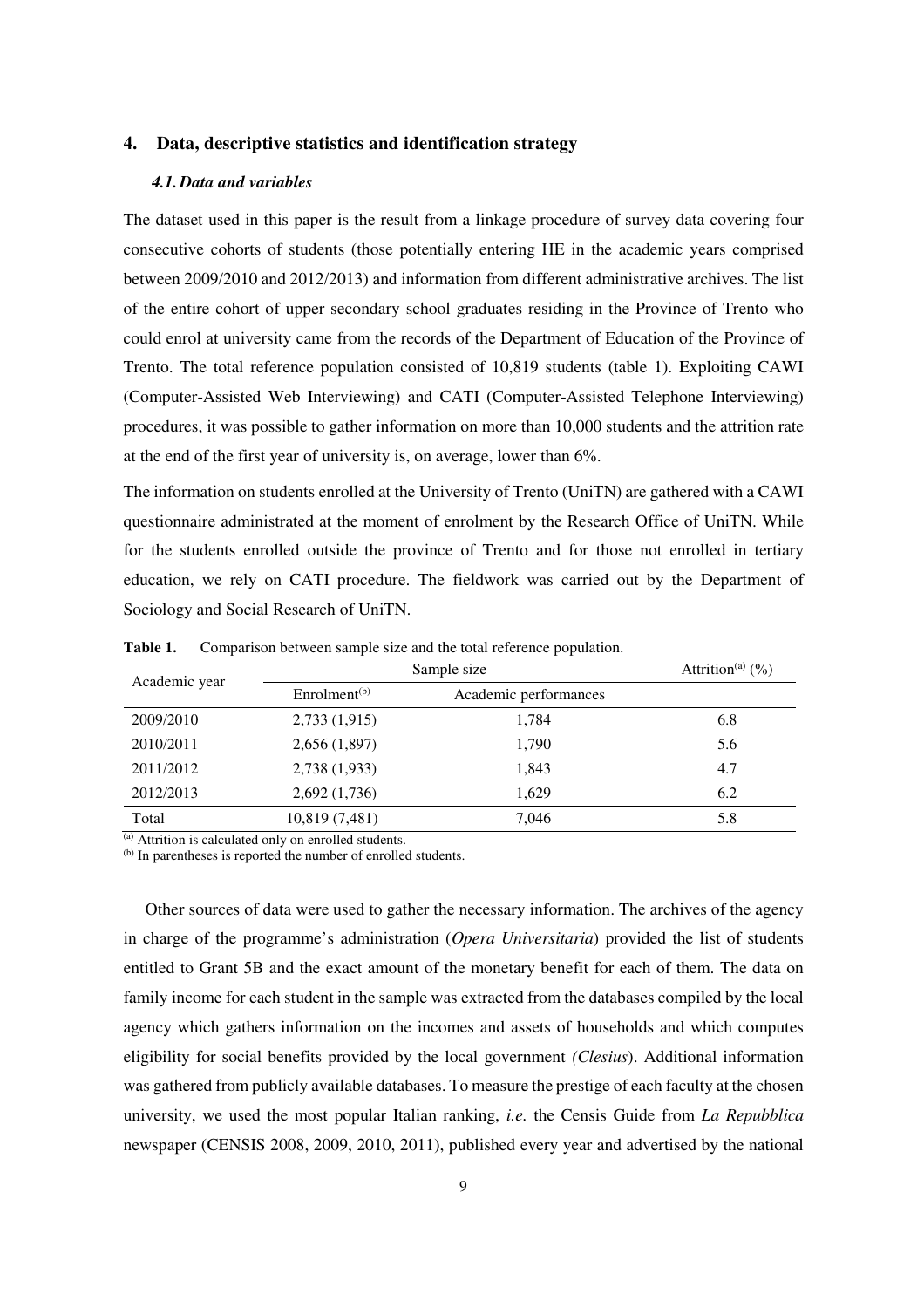media. We also measured the distance between Trento and the location of the course of study using Google Maps.

The linkage of survey data with administrative archives and other available data sources allowed us to rely on a comprehensive and unique datasets. For each school leaver interviewed, we know: a) participation decisions (enrolment status, and for those enrolled at university: the field of study, the prestige of the course attended of study, the distance from Trento of the university chosen, and the cost of living in that city); b) Grant 5B recipient status (whether the student was receiving the monetary transfer and, if so, the actual amount received) and eligibility for the grant (exact final mark at *Esame di maturità*; if above or below the household equivalent income threshold, and for those below this threshold, the exact amount); c) background characteristics of students and their families (socio-demographic characteristics such as gender, family size, geographic area of residence, age; social origins such as parental social class, parental education, economic resources, parental support; type of upper-secondary school attended, and the mark obtained on conclusion of lower-secondary school as a measure of prior attainment). The main data sources are summarised in table 2.

Table 3 shows the breakdown of the reference populations by the two eligibility criteria.<sup>4</sup> It is evident that the merit criteria is more selective than the financial need one, since only 11% of students attained a mark of at least 93 out of 100 at the *Esame di maturità*. There are 729 students eligible for both income and merit. However, the administrative archives show that only 571 students claimed Grant 5B, because either some of the eligible did not enrol at university or did not claim the grant.

| Group of variables         | Source                                       |
|----------------------------|----------------------------------------------|
| Enrolment choices          | Survey data                                  |
| Academic performances      | Survey data                                  |
| Background characteristics | Survey data                                  |
| Income                     | Administrative archive (Clesius)             |
| Recipient status           | Administrative archive (Opera Universitaria) |
| Faculty's prestige         | Censis Guide                                 |
| Distance from Trento       | Google maps                                  |
|                            |                                              |

**Table 2.** Data sources for the main variables.

l

<sup>4</sup> Table 3 highlights a problem of missing values for what concerns income, in particular for students above the income threshold. Indeed, students are obliged to supply information about income for the Icef calculation only if they want to apply for some programmes.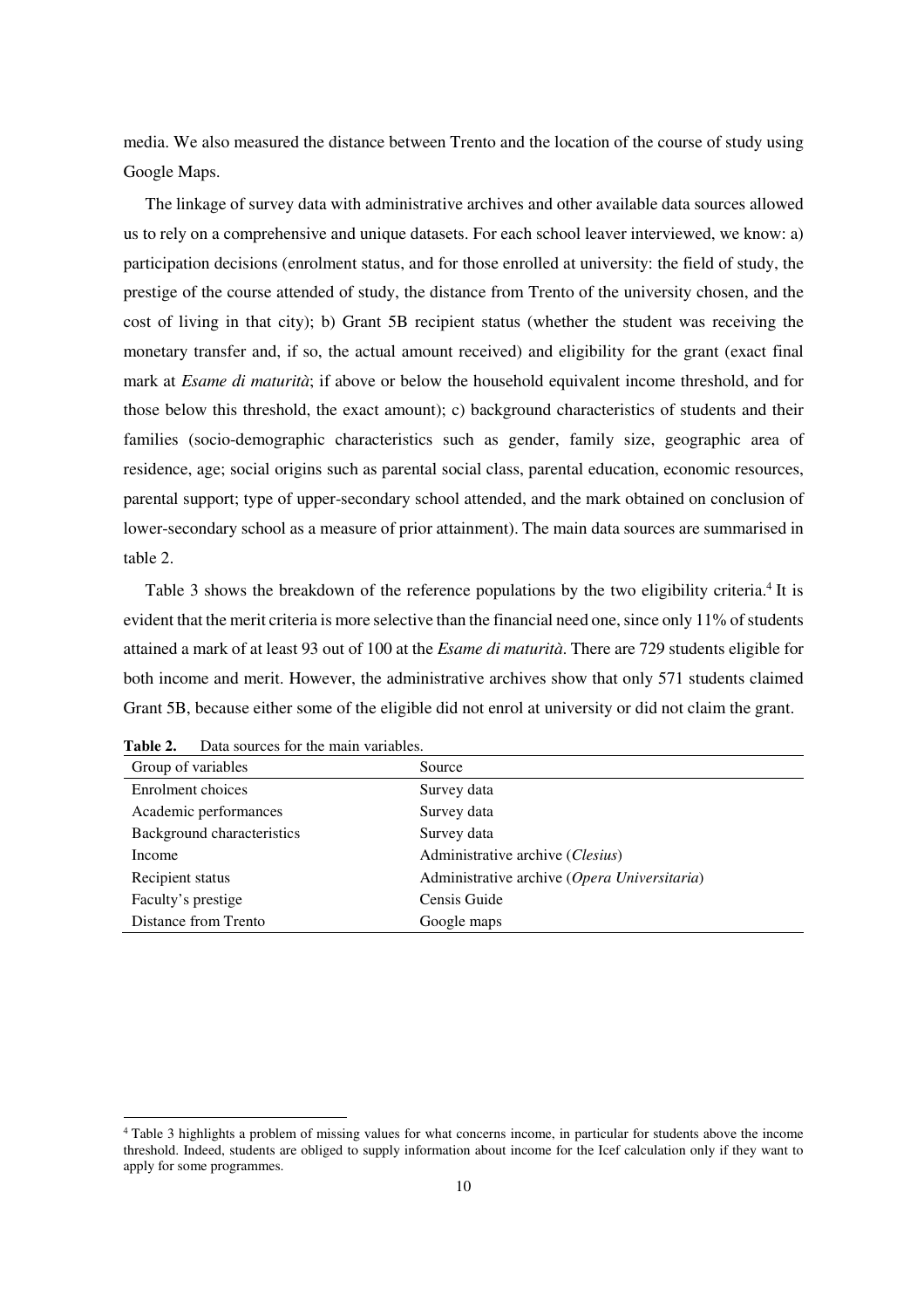|        | $- - - -$              |                                        |                 |             |  |
|--------|------------------------|----------------------------------------|-----------------|-------------|--|
|        |                        | Final mark at <i>Esame di maturità</i> |                 |             |  |
|        |                        | < 93                                   | $\geq$ 93       | Total       |  |
| Income | $\leq \epsilon$ 30,000 | Control group A                        | Eligible group  | $N = 5,535$ |  |
|        |                        | $N=4,806$                              | $N = 729$       |             |  |
|        | $>\epsilon$ 30,000     | Control group B                        | Control group C | $N = 596$   |  |
|        |                        | $N = 480$                              | $N = 116$       |             |  |
|        | Total                  | $N=5,286$                              | $N = 845$       | $N=6,131$   |  |

**Table 3.** Subpopulations for the upper secondary school graduates, 2009/2010-2012/2013 academic years.

Table 4 reports descriptive information about outcomes related to educational choices and to academic performances. In the first case we consider: enrolment probability; enrolment outside Trento; enrolment in faculties who are not available at UniTN; the distance from Trento; and the prestige of the chosen faculty. In the second case we look at: drop-out risk; average marks; number of credits achieved; hours of study per week; and hours of work per week. The three outcomes about enrolment are dummy variables assuming value 1 if enrolled, enrolled outside Trento, enrolled in faculties absent from UniTN and 0 otherwise. As mentioned above, the distance from Trento is measured in kilometres using Google Maps<sup>5</sup>, while the prestige of the faculty comes from the Censis guide and it is a normalised score varying continuously from 0 to 1. Values close to 1 denoted a high-ranked course, while measures far from 1 indicated low-ranked courses. The drop-out risks is a dummy variable assuming value 1 if dropped and 0 otherwise. The average mark can vary between 18 and 30, while the number of credits

The higher value on the prestige score can be explained by taking into account that the majority of the students are enrolled at UniTN, which performs very well in the national rankings, with a set of courses (Sociology, Law and Natural Sciences) at the top of the faculty rankings considered. In general, the enrolment rate at the university for upper secondary school graduates in the province of Trento is about 70%, with a sharp decline for the last cohort considered. This result is not surprising, it simply mirrors what is going on in Italy for what concerns participation in HE (Schizzerotto and Vergolini 2016). The other outcomes do not show any relevant trend in the observed cohorts. Indeed, the enrolment rate outside Trento varies from 36% to 39% and the enrolment in faculty absent at UniTN ranges from 21% to 26%. Finally, even the distance from Trento is quite stable with a variation from 152 to 170 kilometres. This last result is particularly interesting, because it highlights a preference of the students to avoid faculties very far from home. Indeed the majority of these students choose university located quite nearby such as those of Bolzano, Verona, Padua and

l

 $5$  We do not use the Euclidean distance, but we consider the shorter path from Trento to the selected city.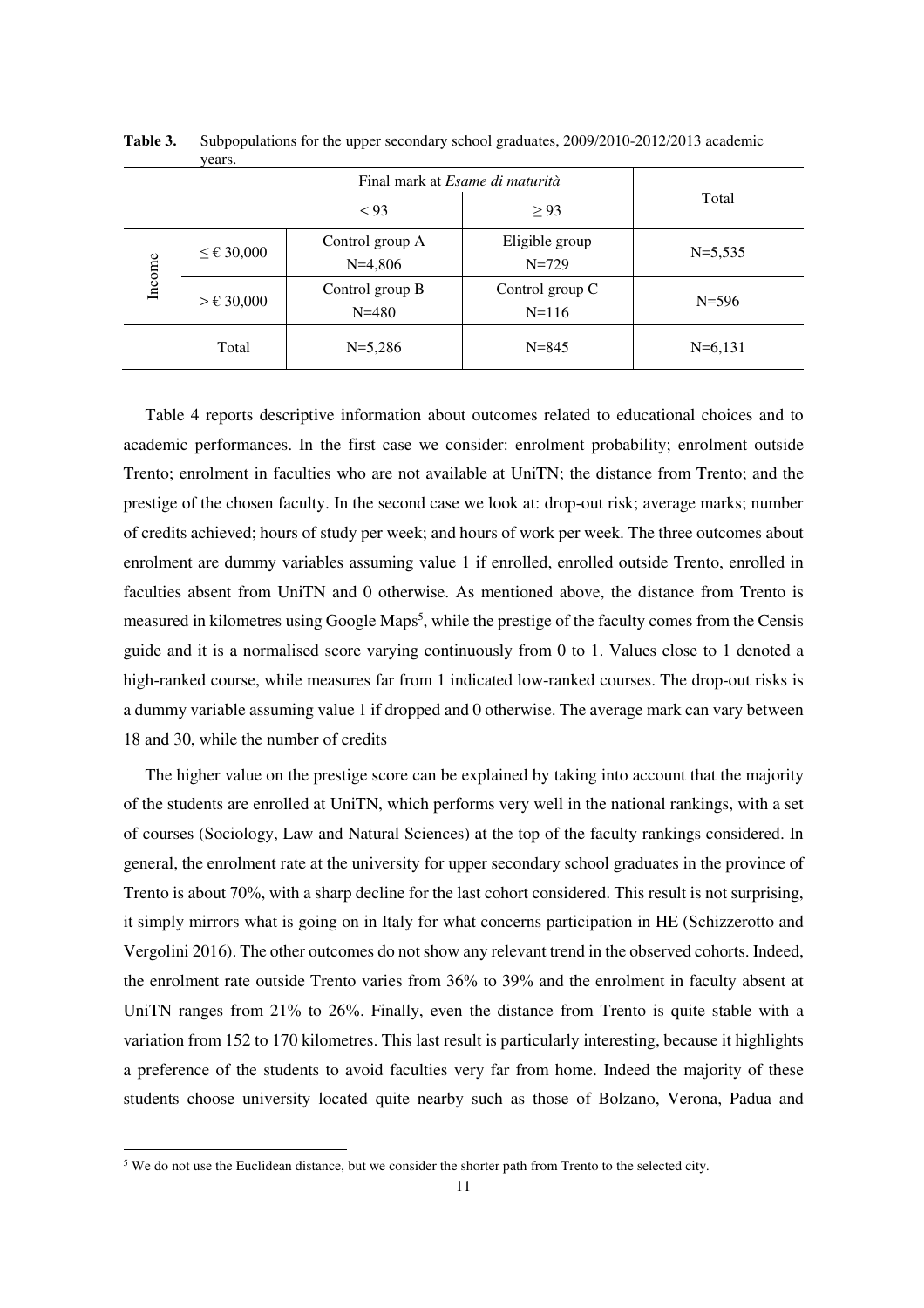Bologna. The same is true for the outcomes connected to the academic performances, the drop-out varies in range from 14% to 16%, the average mark is about 24/30, and the number of credits fluctuates between about 37 and about 39.

|                             | 2009   |        |             |        | 2010   |              |              | 2011        |            |        | 2012        |              |  |
|-----------------------------|--------|--------|-------------|--------|--------|--------------|--------------|-------------|------------|--------|-------------|--------------|--|
|                             | Mean   | S.D.   | N           | Mean   | S.D.   | N            | Mean         | S.D.        | N          | Mean   | S.D.        | N            |  |
| Enrolment choices           |        |        |             |        |        |              |              |             |            |        |             |              |  |
| Enrolment                   | 0.70   |        | 0.46 2,733  | 0.71   |        | 0.45 2,656   | 0.71         |             | 0.46 2,738 | 0.65   |             | 0.48 2,674   |  |
| Enrolment outside<br>Trento | 0.39   |        | 0.49 1.915  | 0.37   |        | 0.48 1,897   | 0.36         |             | 0.48 1,931 | 0.37   |             | 0.48 1,727   |  |
| Faculties not in<br>UniTN   | 0.26   |        | 0.44 1,904  | 0.21   |        | 0.41 1,896   | 0.26         |             | 0.44 1,873 | 0.24   |             | $0.43$ 1,667 |  |
| Faculty prestige            | 0.94   | 0.05   | 1,763       | 0.95   |        | $0.04$ 1,625 | 0.96         |             | 0.05 1,719 | 0.95   | 0.05        | 1,525        |  |
| Distance from<br>Trento     | 162.62 | 104.35 | 728         | 169.32 | 122.57 | 690          | 151.93 85.30 |             | 640        | 165.77 | 97.70       | 568          |  |
| Academic performances       |        |        |             |        |        |              |              |             |            |        |             |              |  |
| Drop-out                    | 0.14   |        | 0.35 1,784  | 0.16   |        | 0.37 1,783   | 0.14         |             | 0.35 1,858 | 0.15   |             | 0.35 1,629   |  |
| Average mark                | 24.46  |        | 4.25 1,550  | 24.49  |        | 4.54 1,549   | 23.97        |             | 5.09 1,661 | 24.32  |             | 4.49 1,420   |  |
| Number of credits           | 38.84  |        | 21.50 1,728 | 36.93  |        | 21.68 1,740  | 38.53        | 21.27 1,821 |            | 38.84  | 21.75       | 1.580        |  |
| Hours of study              | 33.20  |        | 14.32 1,400 | 34.12  |        | 14.57 1,512  | 33.98        | 14.04 1,614 |            | 35.12  | 14.50 1,462 |              |  |
| Hours of work               | 3.20   | 8.95   | 1,428       | 3.39   |        | 9.53 1,539   | 3.20         | 8.60        | 1,633      | 2.91   | 8.21        | 1,476        |  |

Table 4. Descriptive evidence on outcomes variables by enrolment cohort.

Note: the statistics for the distance from Trento are computed only for students enrolled outside Trento.

#### *4.2.Identification strategy*

l

In order to identify the effects of the Grant 5B, we cannot rely on the rough difference in the outcomes between eligible and ineligible because this difference is affected by *selection bias*, in fact the eligible students have higher marks than non-eligible ones and marks are one of the determinants of enrolment probability and of academic performances. To solve this issue, it is possible to exploit the administrative rules determining the eligibility to the Grant 5B. As mentioned earlier, the eligibility is based on two thresholds, one based on merit and the other one based on financial need. Those thresholds outline clearly a discontinuity in the treatment. Only students with the final mark above 93/100 and from families with an equivalent income below  $\epsilon$  30,000 are eligible, while other students are excluded. Given this setting, the most suitable identification strategy consists in the comparison in terms of students progression and other enrolment decisions around the threshold values. This strategy is known as Regression Discontinuity Design (Rdd henceforth).<sup>6</sup>

The basic idea underlying Rdd is that a subtle change in the assignment variable should not have significant impacts on the individuals' behaviours. Indeed, in our case, albeit the final mark depends also on the previous scholastic career and so that is a determinant of the enrolment decisions, it is

<sup>6</sup> For recent development regarding Rdd see Imbens and Lemieux (2008) and Lee and Lemieux (2010).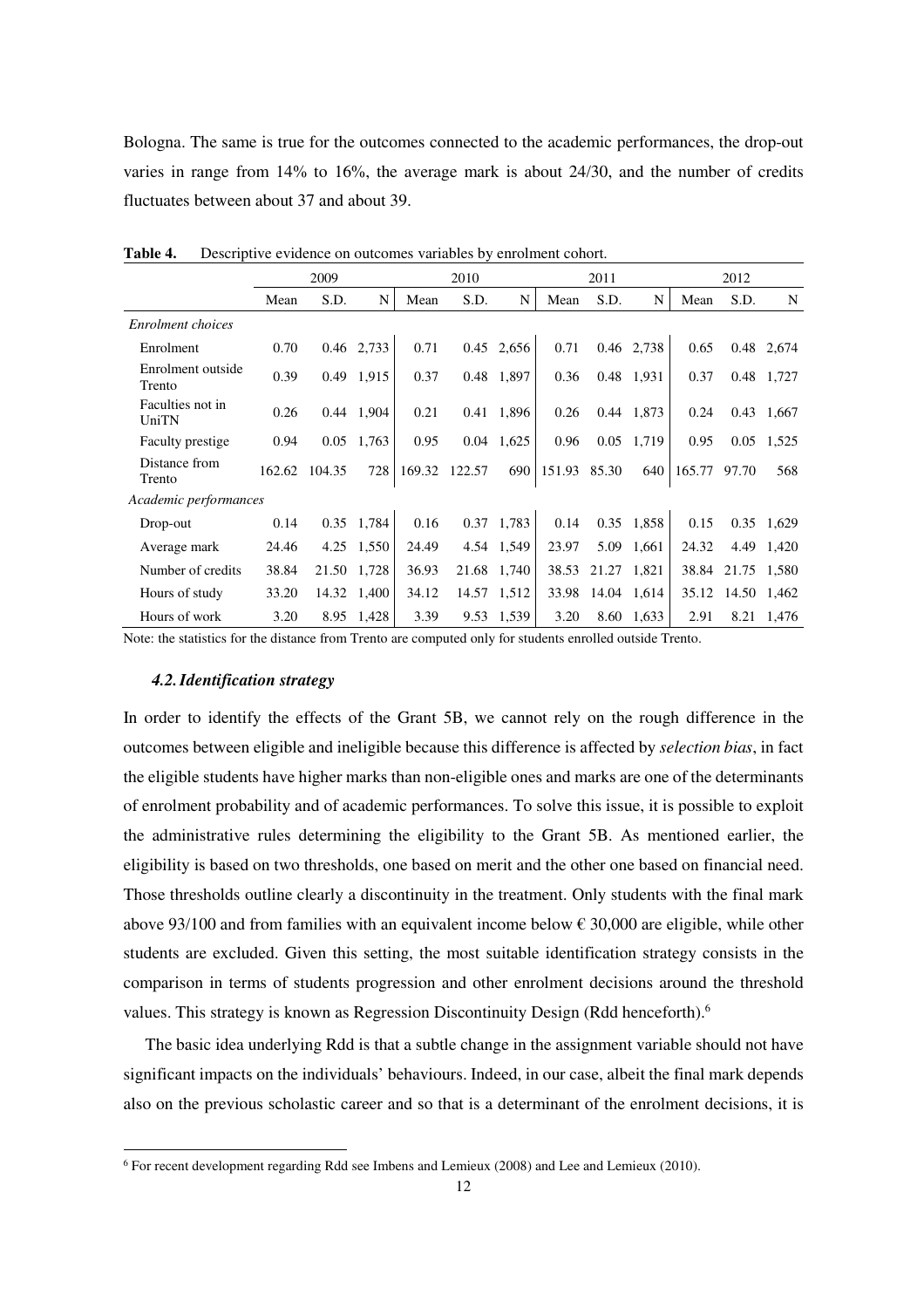feasible to suppose that slightly variations in the mark and in the income are not influential. As a consequence, we can compare subjects immediately below and just above the given threshold because we can consider them equivalent except for the eligibility to the treatment.

As shown in table 3, we have two different thresholds (based on merit and income) and thus we deal with four subpopulations:

i) eligible group: students with a mark above or equal to  $93/100$  and income lower  $\epsilon$  30,000;

ii) control group A: individuals with a final mark below 93/100 and income lower  $\epsilon$  30,000;

iii) control group B: subjects with a mark of at least 93/100 and income above  $\epsilon$  30,000;

iv) control group C: those with a final mark below 93/100 and income above  $\epsilon$  30,000.

In this specific case, given the fact that accurate data on income is only available for those individuals below the income threshold, we can only perform the threshold comparison based on the merit requisite. This means that the causal effect of the programme is estimated comparing groups i) and ii) around the merit threshold.

In this paper we are interested in evaluating the effects of Grant 5B on both educational choices and academic performances. In the first case, we consider the eligibility to the grant as out treatment variable. This is a situation in which the probability of being eligible is 0 below the threshold and it becomes 1 above the threshold (Figure 2, left panel), giving the possibility to exploit a sharp regression discontinuity design. In the second case, the treatment is being beneficiary of the grant and the probability of benefit is 0 below the threshold, but it is lower than 1 above the threshold (Figure 2, right panel). This because not all the eligible students apply for Grant 5B.

In formula, for the enrolment decisions we look at the effect of being eligible for the grant, estimating the so-called intention-to-treat (ITT):

 $ITT = E(Y|Final score = 93^+) - E(Y|Final score = 93^-)$ 

where Y represents the various outcome. For the academic performance, we look at the local average treatment effect (LATE):

$$
LATE = \frac{E(Y|Final\ score = 93^{+}) - E(Y|Final\ score = 93^{-})}{E(D|Final\ score = 93^{+})}
$$

where Y represents the various outcomes and  $D$  is a dummy variable that assumes value 1 if the student benefits of the Grant 5B and 0 otherwise. While the numerator supplies an estimate of the jump around the threshold, the denominator is the share of the eligible students who effectively apply for the programme. Both ITT and LATE will be estimated using local linear regression, a nonparametric estimation method which guarantees better statistical properties of the estimates (Imbens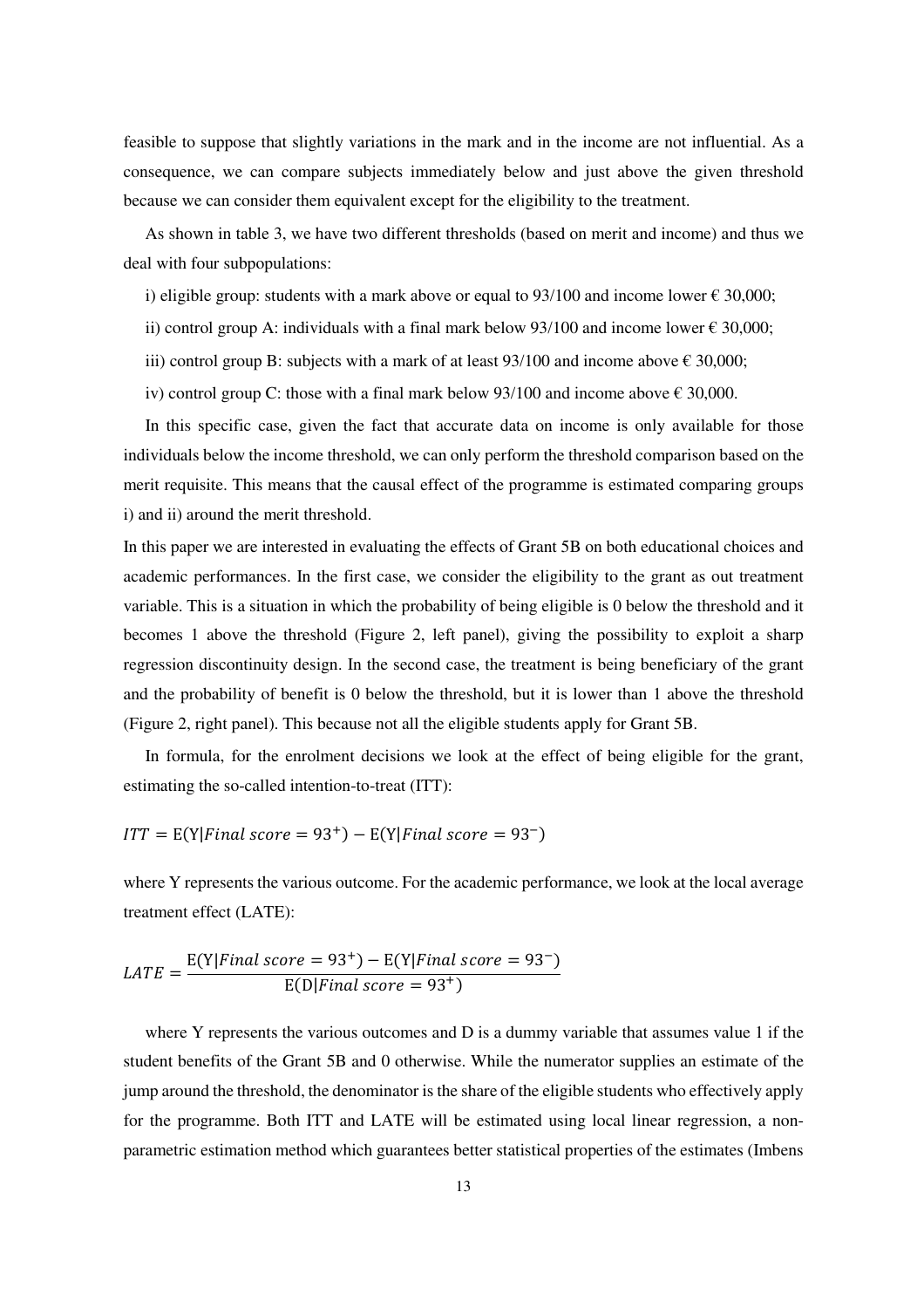& Lemieux, 2008). Moreover, in order to consider only comparable individuals, we restrict our observational window considering those students whose final mark at *Esame di maturità* ranges from 85/100 to 100/100.

For the enrolment rate, the analyses are conducted on the whole cohorts of secondary school leavers. Differently, for the evaluation of the effects of the programme on other enrolment decisions (such as the location of the HE institution and the field of study) and on academic performances (drop-out, marks, credits, time use), the sample of analysis is restricted to those enrolled at university. It should be noted that our evaluation strategy provides unbiased estimates only if there is no selection of university students due to the Grant 5B. This means that the evaluation strategy for the enrolment decisions and for the academic performances holds only under the assumption that the Grant 5B does not affect the enrolment probability.

A possible threat to our identification strategy could be linked to the manipulability of the score variable. Testing this assumption is indispensable to demonstrate that, in the absence of the treatment, there would have not been any discontinuities on the threshold. This is particularly relevant in our case study since the threshold value (93/100) was known by students and teacher before the final exam and thus before the assignment of the final mark. This implies in principle that, teachers might be inclined to grade students with a 93 instead of a 92 and, at the same time, students might put more effort in order to get a final mark above 93. We address this point in appendix A.

### **5. Empirical results**

 $\overline{a}$ 

The main results of this paper are divide into two sub-sections. In the first one, we provide some evidence about the effects of the programme on the enrolment choices over time. In the second one, the focus is on the academic performances.

#### *5.1.The effects on enrolment choices*

In this sub-section we present the results of the effects of the policy on the various outcomes relating to university choices. In this way, we supply an overall evaluation of the programme and, at the same time, it is possible to look at the variation of the effects over time. Table 5 shows first of all that Grant 5B does not influence the enrolment rate. The main problem of this programme is that it is targeted to very good students that possess a high propensity to enrol at the university.<sup>7</sup> Such finding suggests that perhaps the policy is not properly designed and it targets students that would have enrolled anyway.

 $<sup>7</sup>$  It is relevant to take in mind that the enrolment rate around the merit threshold for students from low-income families is</sup> above 80%.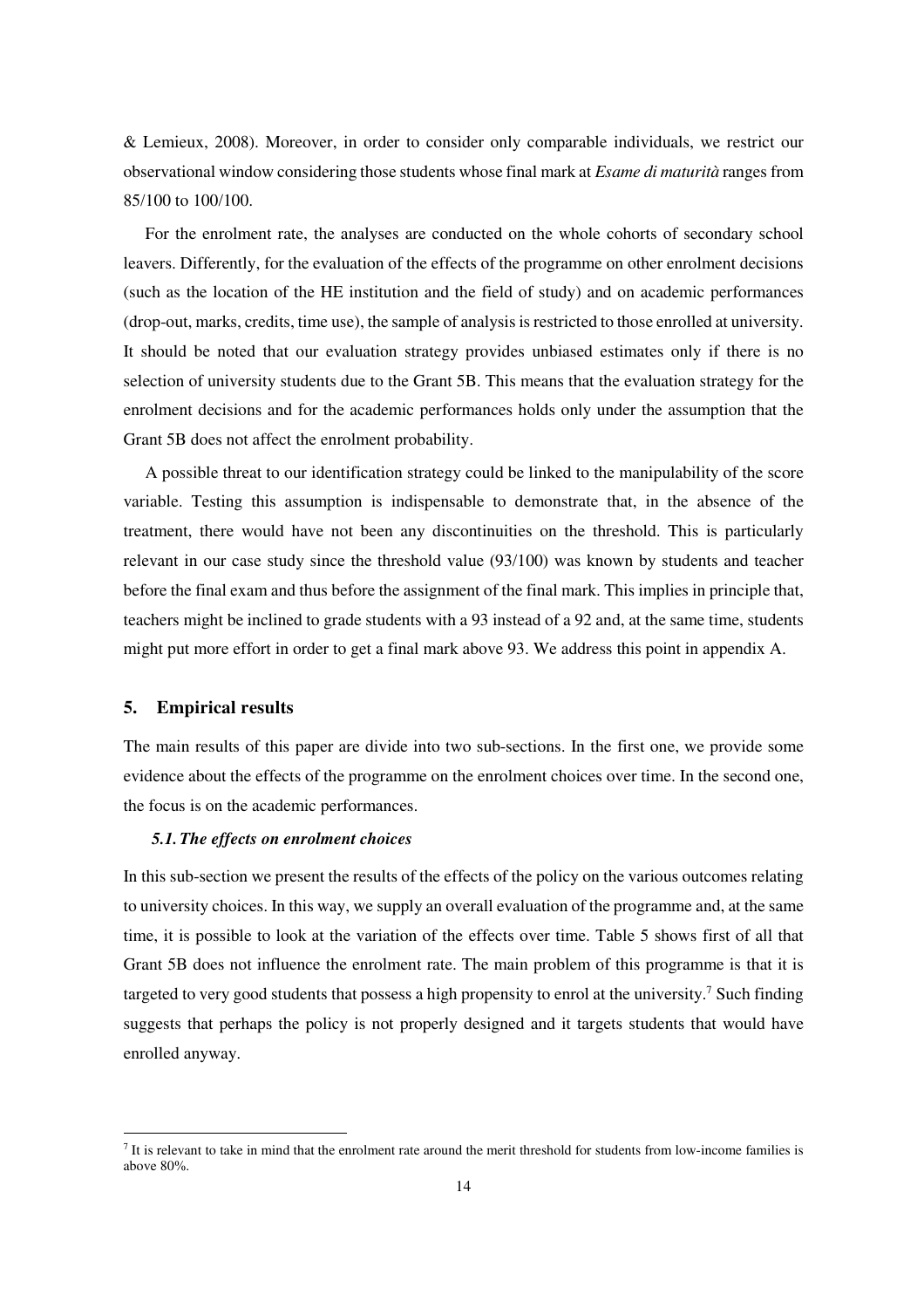Nevertheless, we find some interesting and policy relevant results when we look at the choice of the university location (Table 5). More precisely, eligible students show a higher probability to enrol outside Trento and, above all, in faculties that are not available at UniTN. This result is noteworthy because the policy act as an incentive for students to choose their preferred faculty independently from its location. Hence, the policy is effective in allowing students to follow their preferences by reducing liquidity constraints. For example, a student from a low-income family who wishes to enrol in a medical school that is not available at UniTN, by the means of Grant 5B, can afford the living costs of moving to another city. Furthermore, we aim at understanding which are the mechanism underlying the choice to move away from Trento. Even if it could be reasonable to suppose that students wish to enrol in a prestigious faculty, the empirical evidence does not support this hypothesis. Indeed, the results seems to be negative, in particular for the 2010 cohort. At the same time, even the impact on the distance from Trento is almost statistically non-significant. Even when the result for the distance is marginally significant (2011 cohort), the size of the effect is modest. This means that eligible students decide to not move far away from home

Some relevant changes in the role played by the programme can be detected for the last two cohorts for the probability of enrolment outside Trento and for the probability of enrolment in faculties not in UniTN (Table 5). In this case, a clear trend emerges by which the effect of the policy tends to disappear. More precisely, in 2009 and 2010 the effect is still remarkable and significant, while in 2011 and in 2012 the effects tend to disappear. A potential explanation of the dramatic changes just highlighted refers to the persistence/worsening of the economic crisis that strikes Italy starting from 2009. Indeed, it is realistic to suppose that students do not react immediately to the economic crisis and that in the first years of the programme they act in an optimistic way. However, the enduring adverse situation at the economic level, together with the negative forecasts for the future could have changed the individual preferences toward the HE participation. In particular, in the province of Trento youth unemployment rate raised dramatically from 11.5% in 2009 to 20.5% in 2012, while in 2010 and 2011 it is respectively 15.1% and 14.5%. In 2008, before the economic crisis and before the implementation of the measure, youth unemployment rate was equal to  $8.5\%$ .<sup>8</sup> It is evident that the largest jump in unemployment happened in 2012 (6 percentage points), while from 2008 to 2009 the variation was smaller (3 percentage points). It seems reasonable to suppose that the complete disappearance of the Grant 5B effect could be partially due to the persistence of

 $\overline{a}$ 

<sup>&</sup>lt;sup>8</sup> Data on youth unemployment rate for the province of Trento come from the elaboration of the Local Statistical Office (www.statweb.provincia.tn.it/INDICATORISTRUTTURALI/indicatore.aspx?idInd=33) starting from data on the labour forces at national level supplied by the Italian Statistical Office (Istat) (http://timeseries.istat.it/index.php?id=60&user\_100ind\_pi1%5Bid\_pagina%5D=163&cHash=953962bf6f630c6448bb30 c0b84d966d).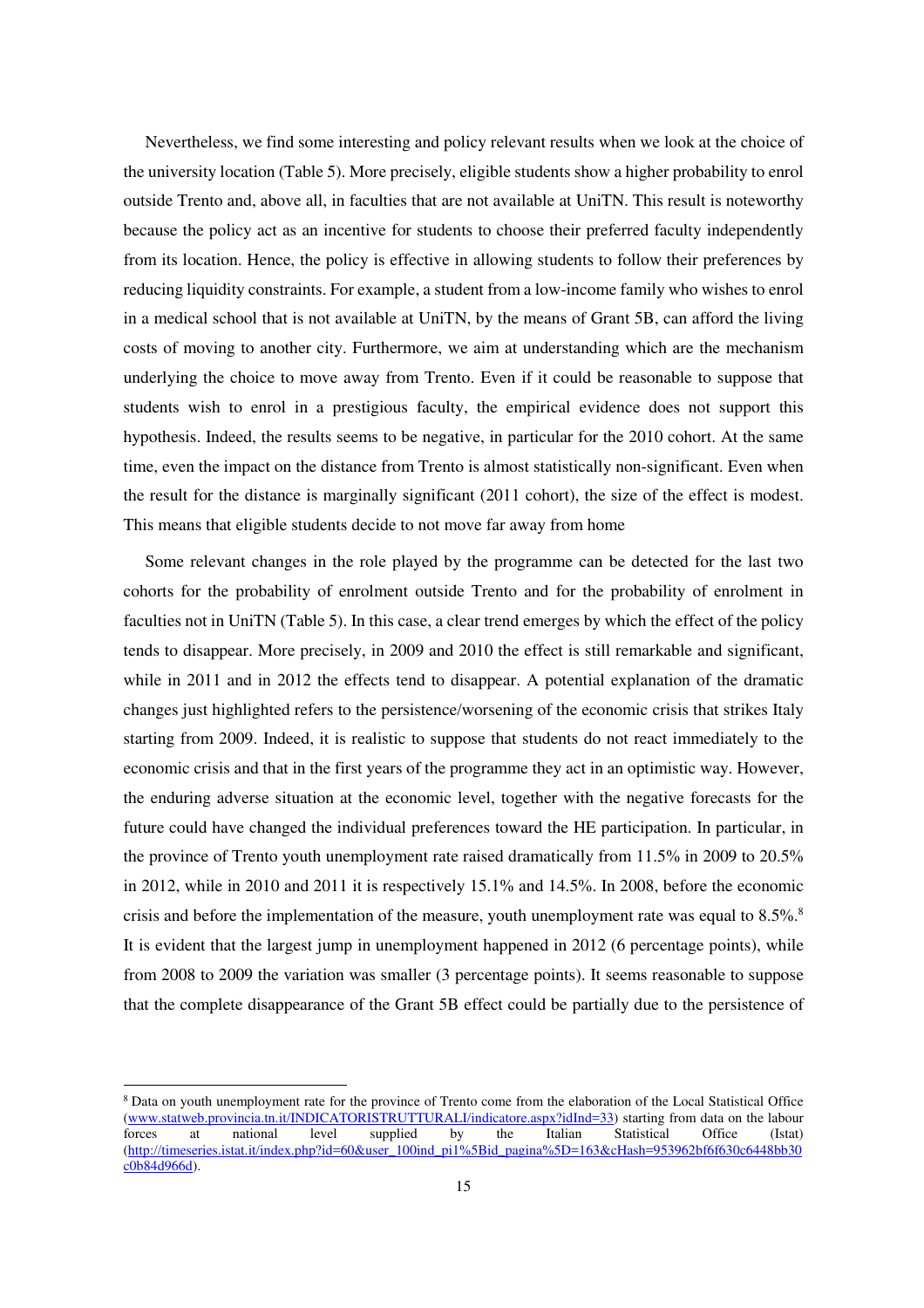the unfavourable economic conditions. In other words, after few years students stop to be optimistic and they began to perceive an increase in the HE costs.

|                          | 2009       |           |          |            | 2010      |          |  |  |
|--------------------------|------------|-----------|----------|------------|-----------|----------|--|--|
|                          | <b>ITT</b> | <b>SE</b> | t-test   | <b>ITT</b> | <b>SE</b> | t-test   |  |  |
| Enrolment                | $-0.009$   | 0.130     | $-0.070$ | 0.042      | 0.085     | 0.494    |  |  |
| Enrolment outside Trento | 0.393      | 0.139     | 2.831    | 0.296      | 0.142     | 2.077    |  |  |
| Faculties not in UniTN   | 0.359      | 0.126     | 2.839    | 0.338      | 0.141     | 2.389    |  |  |
| <b>Faculty prestige</b>  | $-0.002$   | 0.031     | $-0.069$ | $-0.044$   | 0.019     | $-2.381$ |  |  |
| Distance from Trento     | $-16.708$  | 77.596    | $-0.215$ | 27.498     | 24.415    | 1.126    |  |  |
|                          | 2011       |           |          |            | 2012      |          |  |  |
|                          | <b>ITT</b> | <b>SE</b> | t-test   | <b>ITT</b> | <b>SE</b> | t-test   |  |  |
| Enrolment                | 0.193      | 0.115     | 1.677    | 0.072      | 0.144     | 0.498    |  |  |
| Enrolment outside Trento | 0.183      | 0.174     | 1.052    | 0.178      | 0.164     | 1.082    |  |  |
| Faculties not in UniTN   | 0.031      | 0.162     | 0.190    | 0.020      | 0.142     | 0.139    |  |  |
| Faculty prestige         | $-0.010$   | 0.023     | $-0.438$ | $-0.030$   | 0.021     | $-1.392$ |  |  |
| Distance from Trento     | 32.895     | 19.822    | 1.660    | $-40.353$  | 30.524    | $-1.322$ |  |  |

**Table 5.** The effects of the eligibility to Grant 5B on university choices according to graduation cohort.

Another policy goal set by the local government was the attempt to reduce social inequalities in the enrolment chances. In table 6, we report the main relevant results from the previous models once it has been stratified according to parental education. We comment the results only for the two outcomes who yield significant results: enrolment away from Trento and enrolment in faculties not available in Trento. It emerges that Grant 5b is more effective for students from disadvantage social background. Indeed, for what concerns children with high-educated parents, the effect is positive but the size of the effect is much higher for students whose parents are low educated. It is clear that the effects found in the main models (Table 5) are mainly driven by the enrolment decision of people from lower social strata. Hence, Grant 5B succeeds in reducing inequalities in the choice of the university location at least in the short time.in fact, these positive influence totally disappears with the persistence of the economic crisis (2011-2012 cohorts) and the decline of the effects is greater for the students with disadvantageous backgrounds.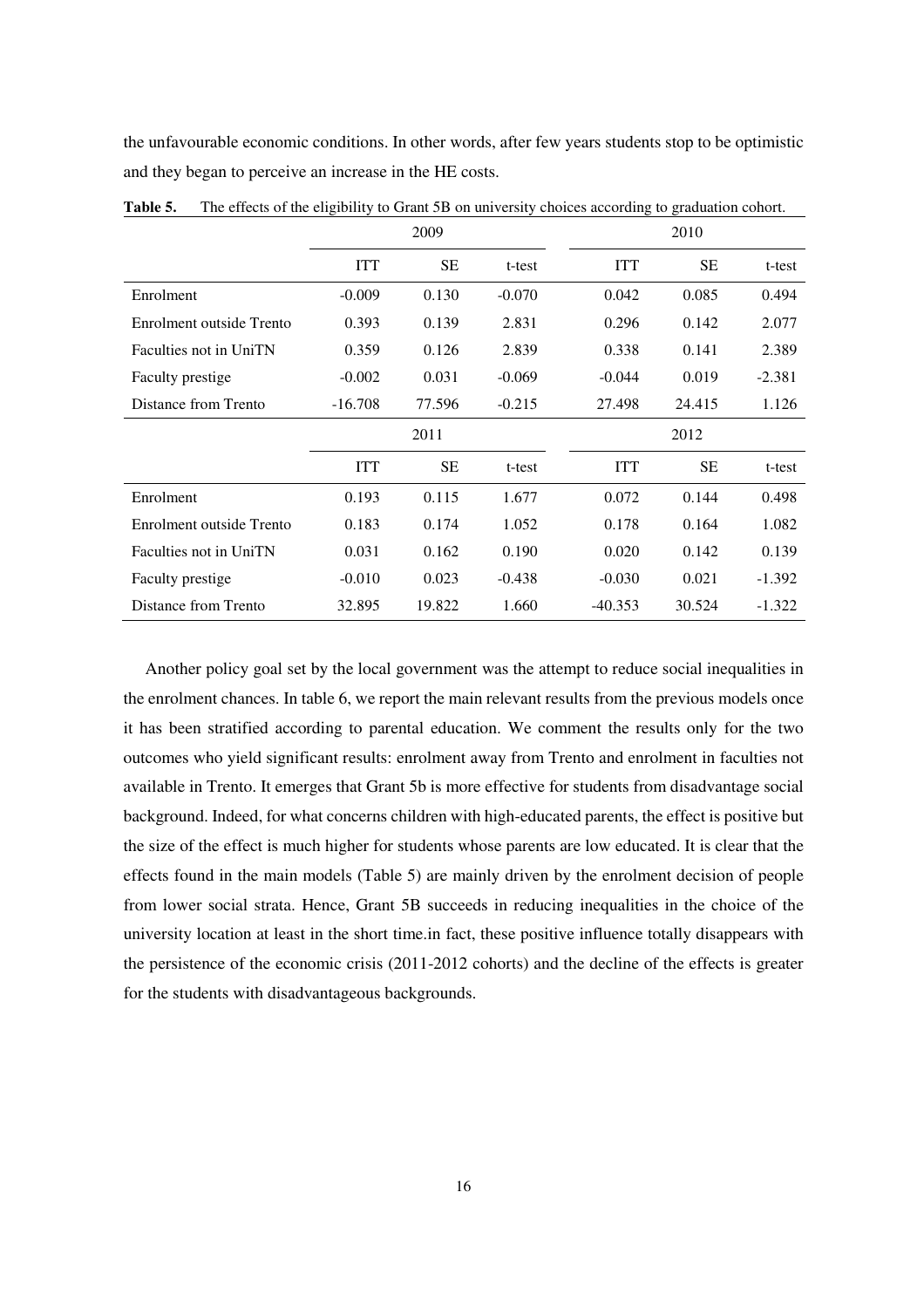|                          |            | 2009-2010     |          |            |                |          |  |  |  |  |  |
|--------------------------|------------|---------------|----------|------------|----------------|----------|--|--|--|--|--|
|                          |            | Low education |          |            | High education |          |  |  |  |  |  |
|                          | <b>ITT</b> | SE            | t-test   | <b>ITT</b> | <b>SE</b>      | t-test   |  |  |  |  |  |
| Enrolment                | $-0.015$   | 0.120         | $-0.122$ | 0.009      | 0.075          | 0.120    |  |  |  |  |  |
| Enrolment outside Trento | 0.449      | 0.102         | 4.401    | 0.209      | 0.107          | 1.949    |  |  |  |  |  |
| Faculties not in UniTN   | 0.438      | 0.109         | 4.005    | 0.276      | 0.090          | 3.078    |  |  |  |  |  |
| <b>Faculty prestige</b>  | $-0.021$   | 0.026         | $-0.810$ | $-0.021$   | 0.018          | $-1.188$ |  |  |  |  |  |
| Distance from Trento     | 6.318      | 53.599        | 0.118    | $-8.735$   | 37.134         | $-0.235$ |  |  |  |  |  |

#### **Table 6.** The effects of the eligibility to Grant 5B on university choices according to graduation cohort and parental education.

|                          | 2011-2012  |               |          |                |        |          |  |  |  |
|--------------------------|------------|---------------|----------|----------------|--------|----------|--|--|--|
|                          |            | Low education |          | High education |        |          |  |  |  |
|                          | <b>ITT</b> | SЕ            | t-test   | <b>ITT</b>     | SЕ     | t-test   |  |  |  |
| Enrolment                | 0.149      | 0.094         | 1.590    | 0.088          | 0.074  | 1.185    |  |  |  |
| Enrolment outside Trento | 0.188      | 0.144         | 1.304    | 0.158          | 0.154  | 1.025    |  |  |  |
| Faculties not in UniTN   | 0.055      | 0.128         | 0.428    | 0.108          | 0.135  | 0.802    |  |  |  |
| Faculty prestige         | $-0.007$   | 0.021         | $-0.348$ | $-0.022$       | 0.018  | $-1.204$ |  |  |  |
| Distance from Trento     | 20.040     | 17.206        | 1.165    | 7.301          | 18.251 | 0.400    |  |  |  |

Note: in order to maximise the sample size, we pool together the 2009-2010 and the 2011-2012 cohorts. Parental education is measured according to the dominance criterion and it is considered as a dummy variable. Low educated parents are those who possess at most a lower secondary school degree, while high educated parents earn an upper secondary or a tertiary degree.

#### *5.2.The effects on academic performances*

The results emerging from Table 7 depict a situation in which Grant 5B was not able to increase the academic performances of the recipients. In fact, the only (marginally) significant results suggest a negative effect on the average mark that also could be predicted on the basis of the renewal mechanism mentioned in the third section. All the other results are not statistically significant. In any case, the results regarding drop-out risk and hours of study go in the right direction, in fact the sign for the drop-out is negative, while it is positive for the hours of study. The same is not true for what concerns the number of achieved credits (negative) and for the hours of work (positive).

One possible explanation singles out the ability of the target population. In fact, as mentioned with reference to the null effect on enrolment probability, Grant 5B is given to students who probably will have obtain good performances even in the absence of the programme. Another explanation is that the average effects reported in table 7 could be different for students enrolled in different locations. We know that the Grant 5B pushes eligible students to enrol outside Trento in faculties not present in Trento and these students may be more motivated that the ones who do not have the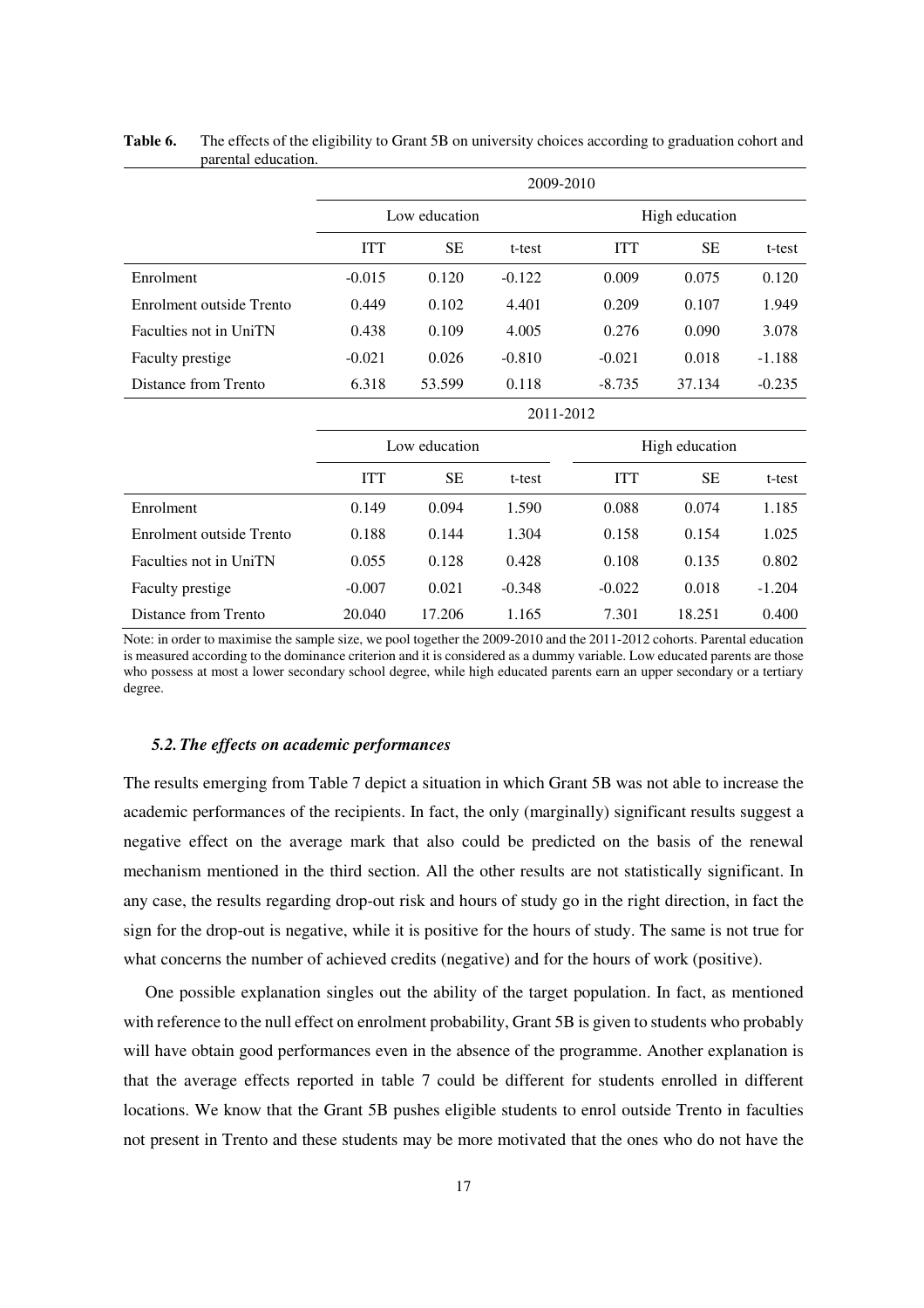economic resources to enrol outside Trento. Hence, it could be possible that students enrolled outside Trento tend to perform better than students in Trento do. Results from table 7 about the difference between students enrolled in Trento and outside Trento do not show any significant effects, but at least the signs seem to go in the right direction. Moreover, when the signs goes in the not supposed direction (drop-out and hours of work for students enrolled in Trento), the size of the estimate is very small. Also in this case, it is possible to suppose a role of the persistence of the economic crisis and its interaction with the propensity to enrol outside Trento, but the stratification according to enrolment outside Trento and wave it is not feasible due to the small sample size.

|                   | Total       |           |          | Enrolled outside Trento |       |          | Enrolled in Trento |       |          |
|-------------------|-------------|-----------|----------|-------------------------|-------|----------|--------------------|-------|----------|
|                   | <b>LATE</b> | <b>SE</b> | t-test   | LATE                    | SЕ    | t-test   | LATE               | SЕ    | t-test   |
| Drop-out          | $-0.049$    | 0.072     | $-0.681$ | 0.011                   | 0.018 | 0.611    | $-0.026$           | 0.088 | $-0.295$ |
| Average mark      | $-1.547$    | 0.943     | $-1.641$ | $-3.441$                | 2.411 | $-1.427$ | $-0.793$           | 0.535 | $-1.482$ |
| Number of credits | $-2.628$    | 3.717     | $-0.707$ | 1.070                   | 6.062 | 0.177    | $-3.899$           | 4.644 | $-0.840$ |
| Hours of study    | 1.306       | 2.788     | 0.469    | 7.091                   | 4.866 | 1.457    | $-1.825$           | 3.687 | $-0.495$ |
| Hours of work     | 1.398       | 1.980     | 0.706    | 0.687                   | 0.986 | 0.697    | 2.088              | 2.818 | 0.741    |

Table 7. The effects of Grant 5B on academic performances.

#### **6. Conclusions and policy implications**

This paper presents the main results concerning the evaluation of the effects of Grant 5B on enrolment decisions and academic performances of students resident in the province of Trento. We analyse data of four cohorts of students, from 2009 to 2012, which allows us to investigate the role of liquidity constraints in times of recession. The findings show that the measure does not enhance enrolment probability and academic performances, but it has remarkable effects on the choice of the university location. Indeed, eligible students show a higher propensity in enrolling at faculties outside the Province of Trento that are not been activated by UniTN. The overall picture is tangled by the diverging results emerged for the 2011 and 2012 cohorts. The different findings reported for the last two cohorts suggest that the persistence of the negative economic growth affects students' decision regarding university participation, in spite of a generous monetary aid provided by the Grant 5B. This makes difficult to propose an uncontroversial recipe to improve the design of the policy. Hence, we try to give some suggestions that could be useful in the rethinking of the grant system.

The null effect that we find in our analyses cannot be interpreted as a sign of the failure of the liquidity constrain theory, because we show that the policy targets students whose academic ability are so high that they would have enrolled at the university even in the absence of the policy. The first recommendation for a policy maker, who wish to implement this kind of grant, is to carry out a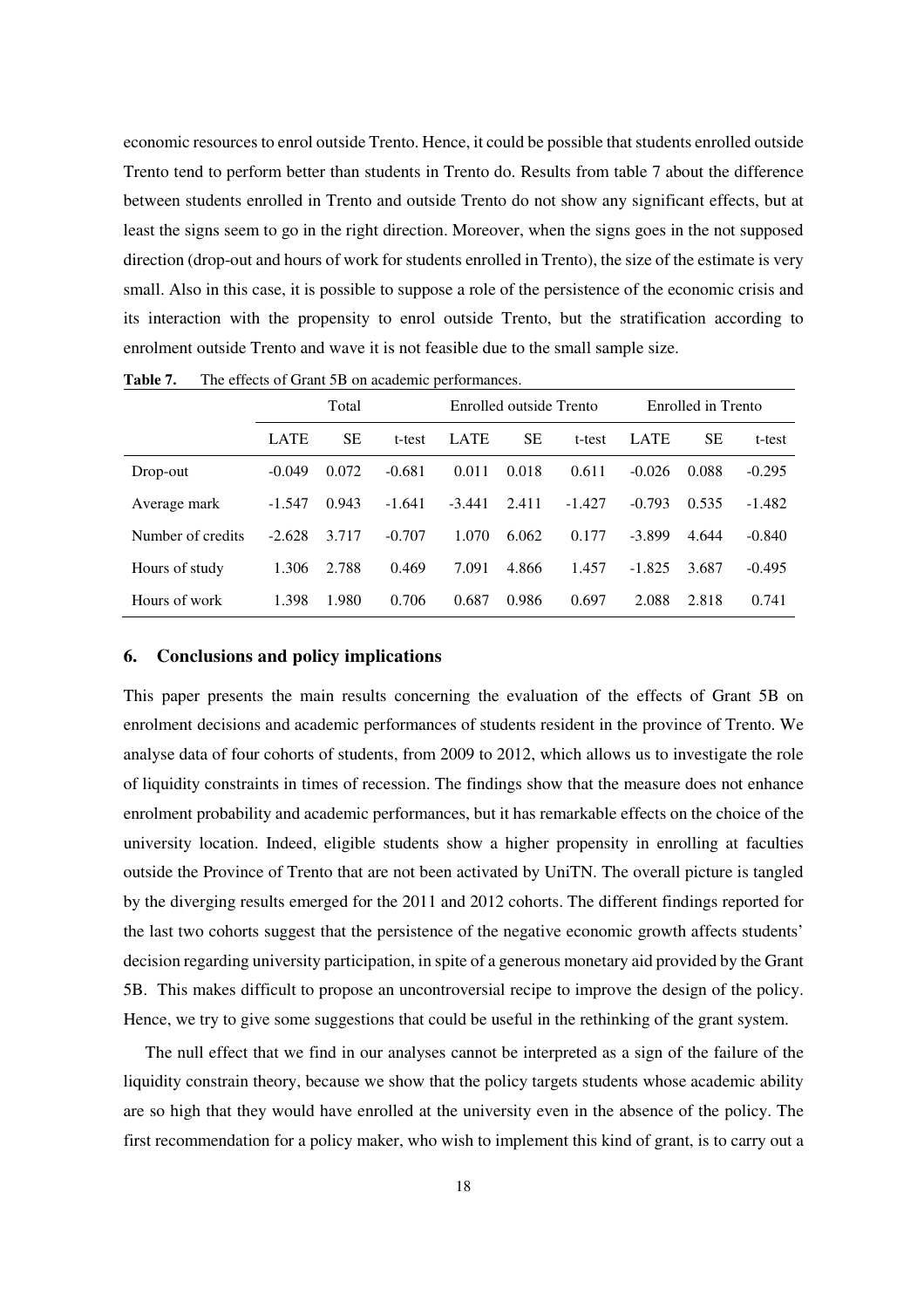careful analysis of the demand of HE and of the social and economic background. In this way, it is possible to define more accurately the target population that will benefit the most from the financial aids.

Based on the results and argumentations displayed in the paper, a reliable solution for the null effect on enrolment could be the reduction of the final mark threshold in order to favour the enrolment of students that otherwise would not attend university, *i.e.* students with relatively low marks and from disadvantaged social backgrounds. Moreover, we would recommend to target financial aids to students from 'true' low-income families. Therefore, in this particular case, since middle-income students are also eligible for the scholarship, we suggest reducing the financial threshold, together with the merit constraint, to improve policy efficacy. This suggestion seems reasonable if we look at the results stratified by social origins. It emerges that the Grant 5B produces significant results in particular for pupils from lower social strata.

Furthermore, money by itself could be not sufficient to change the attitudes towards HE participation. Low-income families could have a biased perception of the economic returns of HE, as well as the necessary workload to complete the university. Obviously, these attitudes have a strong influence in the formation of risk aversion and they could be changed only by means of guidance programmes addressed to students and their families. These programmes should guide them through a better understanding of the university offer and of the returns to education and of higher education in particular.

To conclude, the findings, along with issues mentioned above, suggest that the achieved of a more effective Grant 5B can only be achieved through a redesigning of the entire system of grant system currently working in the province of Trento. This should be flanked, especially in times of recession, by non-monetary programmes aimed at providing students and their families with a better knowledge of the benefits of education for individuals' life opportunities.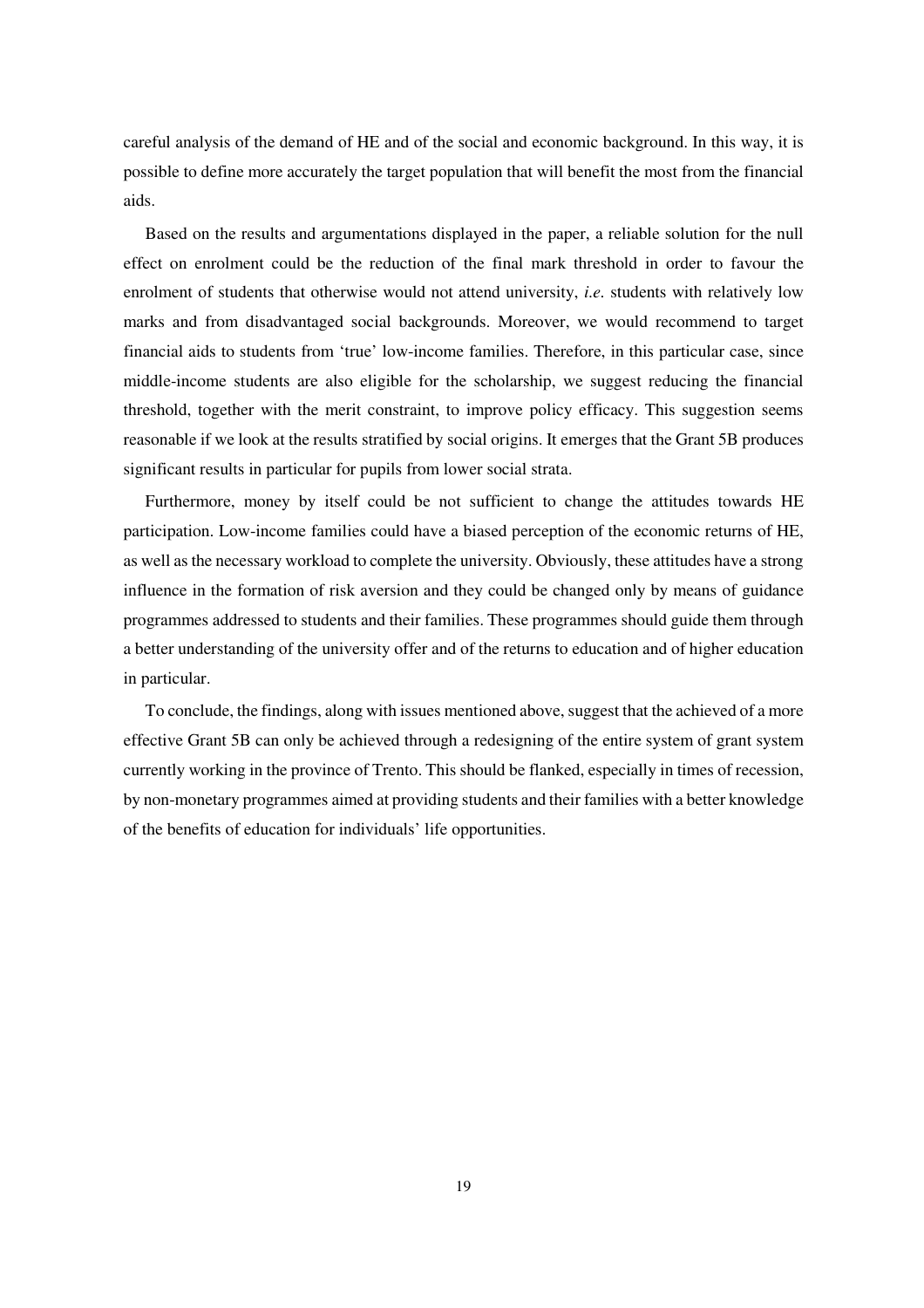## **Appendix A**



Figure A1. McCrary test for the manipulation of the score variable, according to enrolment cohort.

In order to provide the absence of manipulation of the score variable, it is possible to carry out the so-called McCrary test (McCrary 2008), that is based on the comparison of the score variable distribution around the threshold. Figures A1 show the results regarding the test carried out on the four cohorts. Even if it is possible to notice a slight discontinuity on the threshold, this jump is not statistically significant. Furthermore, there are larger jumps at different values of the final mark (e.g. 70, 80, 100). Hence, we can conclude that there is no reason to think that a manipulation of the final mark took place, thus we can retain that the estimates of the effects of the Grant 5B provided by the identification strategy adopted are unbiased.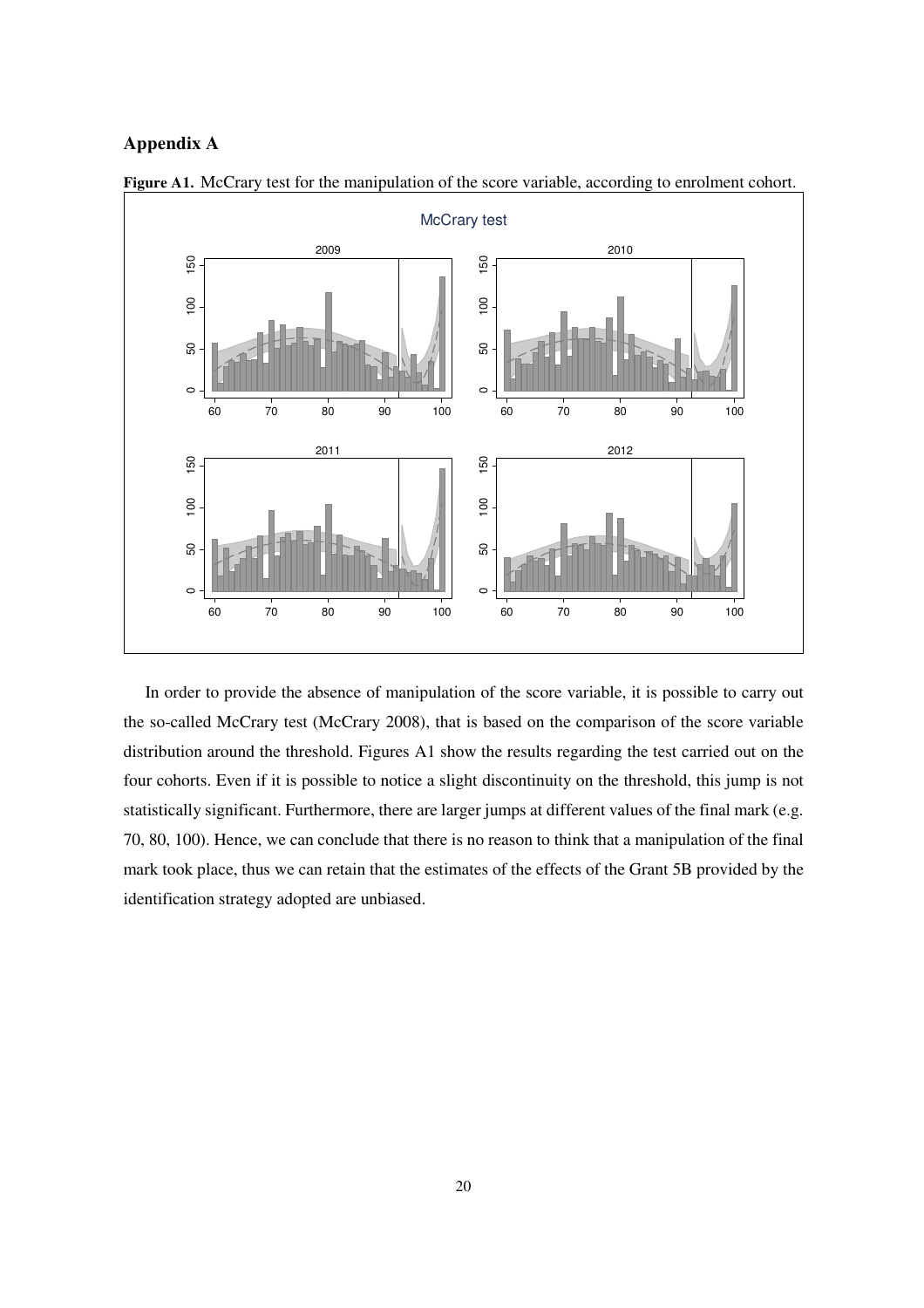#### **References**

ANVUR. 2013. *Rapporto sullo stato del sistema universitario e della ricerca*. Roma: Anvur.

Baumgartner, Hans J., and Viktor Steiner. 2006. Does more generous student aid increase enrolment rates into higher education? Evaluating the German student aid reform of 2001, in *IZA discussion paper*.

Belot, Michele, Erik Canton, and Dinand Webbink. 2007. Does reducing student support affect scholastic performance? Evidence from a Dutch reform. *Empirical Economics* 32 (2-3):261–275.

Boudon Raymond. 1974. *Education, Opportunity, and Social Inequality*. New York: Wiley.

- Brand, Jennie E., and Yu Xie. 2010. Who Benefits Most from College?: Evidence for Negative Selection in Heterogeneous Economic Returns to Higher Education, in *American Sociological Review* 75 (2):273-302.
- Breen, Richard, and John H. Goldthorpe. 1997. Explaining Educational Differentials: Towards a Formal Rational Action Theory, in *Rationality and Society* 9 (3):275-305.
- Cameron, Stephen V., and James J. Heckman. 2001. The dynamics of educational attainment for blacks, whites and Hispanics, in *Journal of Political Economy* 109 (3):455-499.
- Carneiro, Pedro, and James J. Heckman. 2002. The Evidence on Credit Constraints in Post Secondary Schooling, in *The Economic Journal* 112 (482):705-734.
- CENSIS. 2008. *Guida università. Anno accademico 2008/2009 La Repubblica. Grandi Guide*. Roma: L'Espresso editore.
	- ———. 2009. *Guida università. Anno accademico 2009/2010 La Repubblica. Grandi Guide*. Roma: L'Espresso editore.
	- ———. 2010. *Guida università. Anno accademico 2010/2011 La Repubblica. Grandi Guide*. Roma: L'Espresso editore.
	- ———. 2011. *Guida università. Anno accademico 2011/2012 La Repubblica. Grandi Guide*. Roma: L'Espresso editore.
- Choi, Jin-young, Myoung-jae Lee. 2014. Regression Discontinuity with Multiple Running Variables for One Treatment, Korea University, *mimeo*.
- Clark-Kauffman, Elizabeth, Greg J. Duncan, and Pamela, Morris. 2003. How Welfare Policies Affect Child and Adolescent Achievement, in *American Economic Review* 93 (2):299-303
- Contini, Dalit, and Andrea Scagni. 2013. Social-Origin Inequalities in Educational Careers in Italy. In *Determined to Succeed? Performance versus Choice in Educational Attainment*, edited by M. Jackson. Stanford: Stanford University Press.
- Cornwell, Christopher, David B. Mustard, and Deepa J. Sridhar. 2006. The Enrollment Effects of Merit-Based Financial Aid: Evidence from Georgia's HOPE Program, in *Journal of Labor Economics* 24 (4):761-786.
- Cornwell, Christopher, Kyung Hee Lee, and David B. Mustard. 2003. The Effects of Merit-Based Financial Aid on Course Enrollment, Withdrawal and Completion in College. In IZA Discussion Paper.
- Covizzi, Ilaria, Loris Vergolini, and Nadir Zanini. 2012. The effects of monetary incentives to university students. An impact evaluation, in *Polis* 26 (1):5-32.
- Cunha, Flavio, and James J. Heckman. 2009. The Economics and Psychology of Inequality and Human Development, in *Journal of the European Economic Association* 7 (2-3):320-364.
- De Paola, Maria, Vincenzo Scoppa, and Rosanna Nisticò. 2012. Monetary incentives and student achievement in a depressed labor market: Results from a randomized experiment, in *Journal of Human Capital*, 6(1):56–85.
- Dynarski, Susan M. 2000. Hope for Whom? Financial Aid for the Middle Class and Its Impact on College Attendance, in *National Tax Journal* 53 (3):629-661.
	- ———. 2003. Does aid matter? Measuring the effect of student aid on college attendance and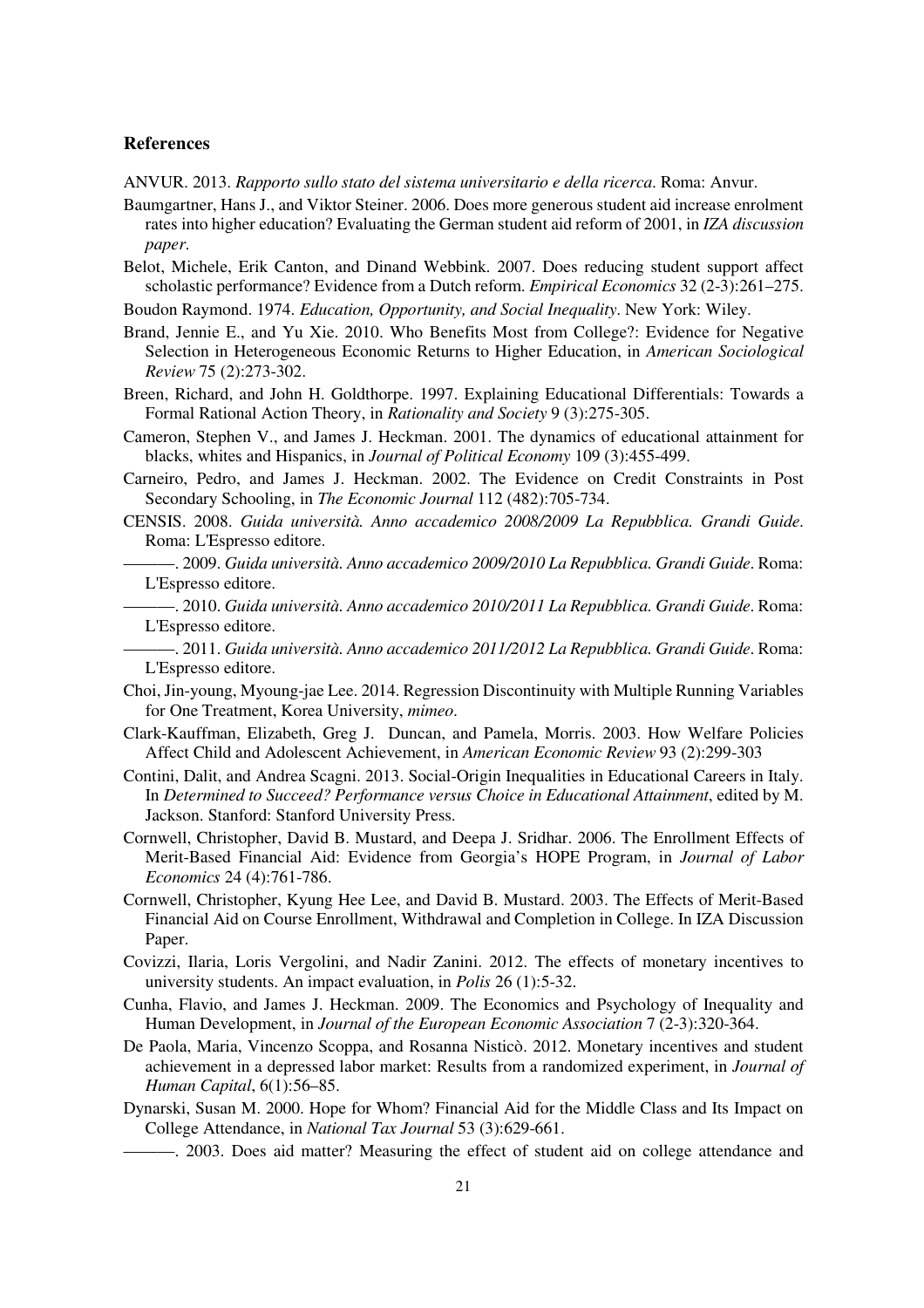completion, in *American Economic Review* 93 (1):279-288.

- ———. 2005. Finishing College: The Role of State Policy in Degree Attainment. In Mimeo: Harvard University, Kennedy School of Government.
- Dynarski, Susan M. and Judith Scott-Clayton. 2013. Financial Aid Policy: Lessons from Research, in *The Future of Children* 23(1): 67-91.
- Erikson, Robert, John H. Goldthorpe, Michelle Jackson, Meir Yaish, and D. R. Cox. 2005. On Class Differentials in Educational Attainment, in *Proceedings of the National Academy of Sciences*  102:9730-33.
- Fredriksson, Peter. 1997. Economic incentives and the demand for higher education, in *Scandinavian Journal of Economics* 99 (1):129-142.
- Garibaldi, Pietro, Francesco Giavazzi, Andrea Ichino, and Enrico Rettore. 2012. College cost and time to complete a degree: Evidence from tuition discontinuities, in *Review of Economics and Statistics* 94 (3): 699-711.
- Graziosi, Grazia. 2013. The role of merit-based and need-based financial aid: Evidence from Trieste University's grant programs, in *Research Paper Series 1,* Università degli Studi di Trieste.
- Gregg, Paul, and Stephen Machin. 2001. The Relationship Between Childhood Experiences, Subsequent Educational Attainment and Adult Labour Market Performance, in *Child Well Being, Child Poverty and Child Policy in Modern Nations: What do we Know?*, edited by K. Vleminckx and T. Smeeding. Bristol: Policy Press.
- Hansen, Lee W. 1983. Impact of Student Financial Aid on Access, in *Proceedings of the Academy of Political Science* 35 (2):84-96.
- Hanushek, Eric A., and Ludger Woessmann. 2010. Education and economic growth. In *Economics of education*, edited by D. J. Brewer and P. J. McEwan. Amsterdam: Elsevier.
- Heckman, James J. 1979. Sample selection bias as a specification error, in *Econometrica: Journal of the Econometric Society*:153-161.
	- ———. 1995. Lessons from the bell curve, in *Journal of Political Economy* 103 (5):1091-1120.
- ———. 2006. The Economics of Investing in Early Childhood, paper for the Niftey Conference, 8 February, Sidney.
- Hobcraft, John. 1998. Intergenerational and Life-Course Transmission of Social Exclusion: Influences and Childhood Poverty, Family Disruption and Contact with the Police. *CASEpaper*. London: Centre for Analysis of Social Exclusion.
- Huston, Aletha C., Greg J. Duncan, Robert Granger, Johannes Bos, Vonnie McLoyd, Rashmita Mistry, Danielle Crosby, Christina Gibson, Katherine Magnuson, Jennifer Romich, and Ana Ventura. 2001. Work-Based Antipoverty Programs for Parents Can Enhance the School Performance and Social Behavior of Children, in *Child Development* 72 (1):318-336.
- Imbens, Guido W., and Thomas Lemieux. 2008. Regression discontinuity designs: A guide to practice, in *Journal of Econometrics* 142 (2):615-635.
- Jackson, Michelle (edited by). 2013. *Determined to Succeed? Performance Versus Choice in Educational Attainment*. Stanford: Stanford University Press.
- Jackson, Michelle, and Jonsson, Jan O. 2013. Why Does Inequality of Educational Opportunity Vary across Countries? In *Determined to Succeed? Performance versus Choice in Educational Attainment*, edited by M. Jackson. Stanford: Stanford University Press.
- Kane, Thomas J. 1994. College Entry by Blacks since 1970: The Role of College Costs, Family Background, and the Returns to Education, in *Journal of Political Economy* 102 (5):878-911.
- Lauer, Charlotte 2002. Enrolments in higher education: do economic incentives matter?, in *Education + Training* 44(4-5):179-185.
- Lee, David S., and Thomas Lemieux. 2010. Regression Discontinuity Designs in Economics, in *Journal of Economic Literature* 48(2):281-355.
- Leslie, Larry L., and Paul T. Brinkman. 1988. *The Economic Value of Higher Education*. New York: